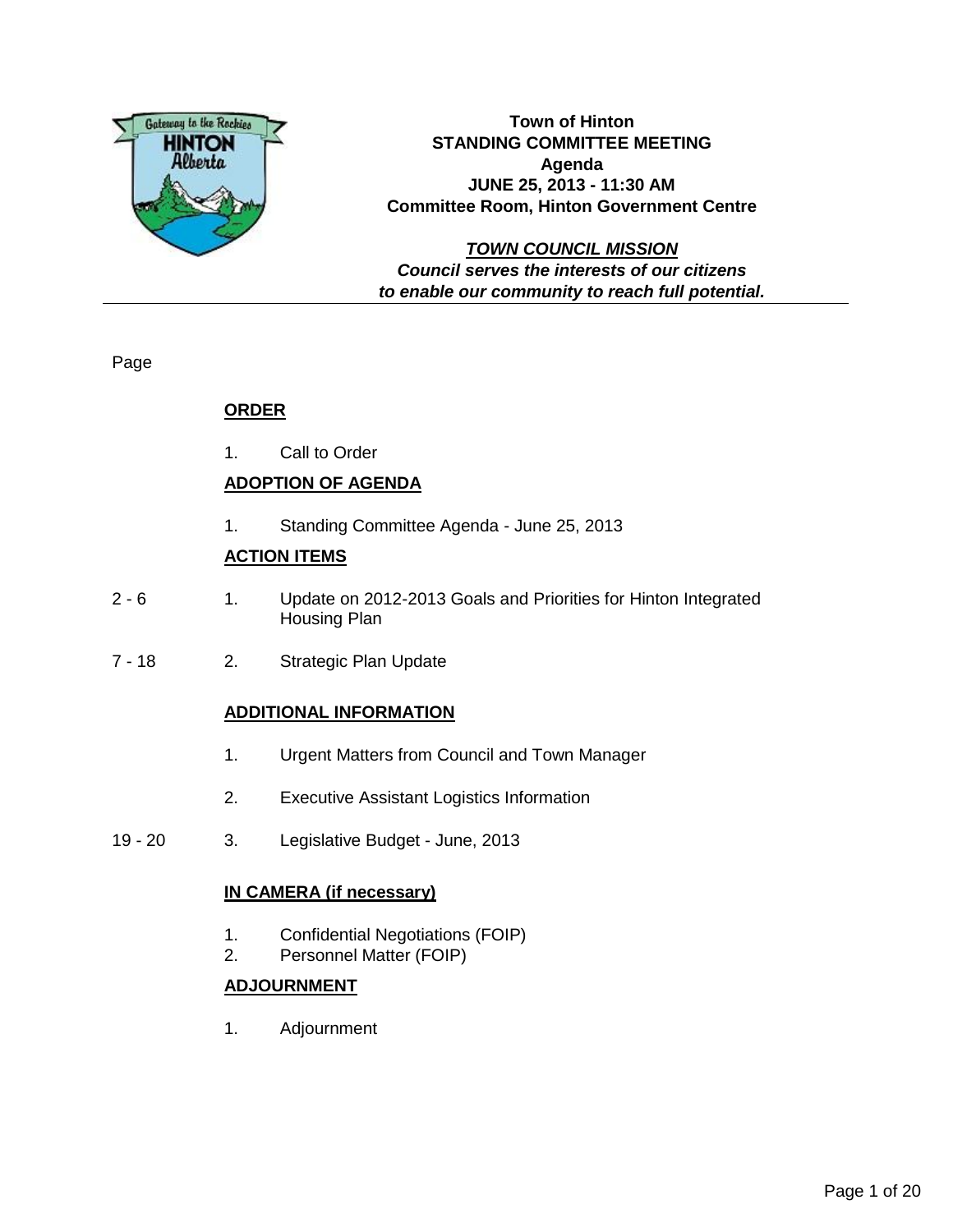

# **MEMORANDUM**

Economic Development and Housing-Kimberley Worthington

**Date:** June 19, 2013

#### **To: STANDING COMMITTEE OF COUNCIL for TUESDAY June 25, 2013**

**From:** Kimberley Worthington, Economic Development and Housing Manager

**Re:** 2012-2013 Goals and Priorities for Hinton Integrated Housing Plan \_\_\_\_\_\_\_\_\_\_\_\_\_\_\_\_\_\_\_\_\_\_\_\_\_\_\_\_\_\_\_\_\_\_\_\_\_\_\_\_\_\_\_\_\_\_\_\_\_\_\_\_\_\_\_\_\_\_\_\_\_\_\_\_\_\_\_\_\_\_\_

This memorandum is for your information and to keep you up to date on progress specific to 2012-2013 Goals and Priorities for Hinton Integrated Housing Plan.

Attached you will find the updated matrix regarding specific goals. Below, I have further outlined ongoing activities relative to the goals and priorities identified.

Administration has been in contact with developers in our community regarding a variety of housing options. As you know there are approximately 160 lots currently being readied for sale or development in Hinton. It is anticipated that there may be approximately 50 new builds in 2013 ranging from townhomes to high end homes. These homes will be provided by Plainsman Group, Tredwin, Hallewood, and Qualico.

Administration is working as support to Council to secure funding for "social" housing and more affordable housing through a number of venues.

- Mayor Duncan is on the agenda to ask for active participation from the northern Alberta mayors' caucus on June 21, 2013 in pursuing sustainable housing options for our communities.
- A package is being prepared for MLA Robin Campbell regarding Hinton's housing needs. Business from both the Chamber and the Business Support Network have been asked to provide a letter to be included in this package and were provided with speaking notes. It is anticipated that this package will be finalized shortly and will be delivered by Mayor Duncan.
- Mayor Duncan is meeting with MP Rob Merrifield on June 25, 2013, in part to arrange for a meeting to discuss what the federal level of government is doing and what their long term plan is to address the housing challenge in Canada and in Alberta as a follow-up from FCM and the meeting of the big city mayors regarding housing in Canada.

1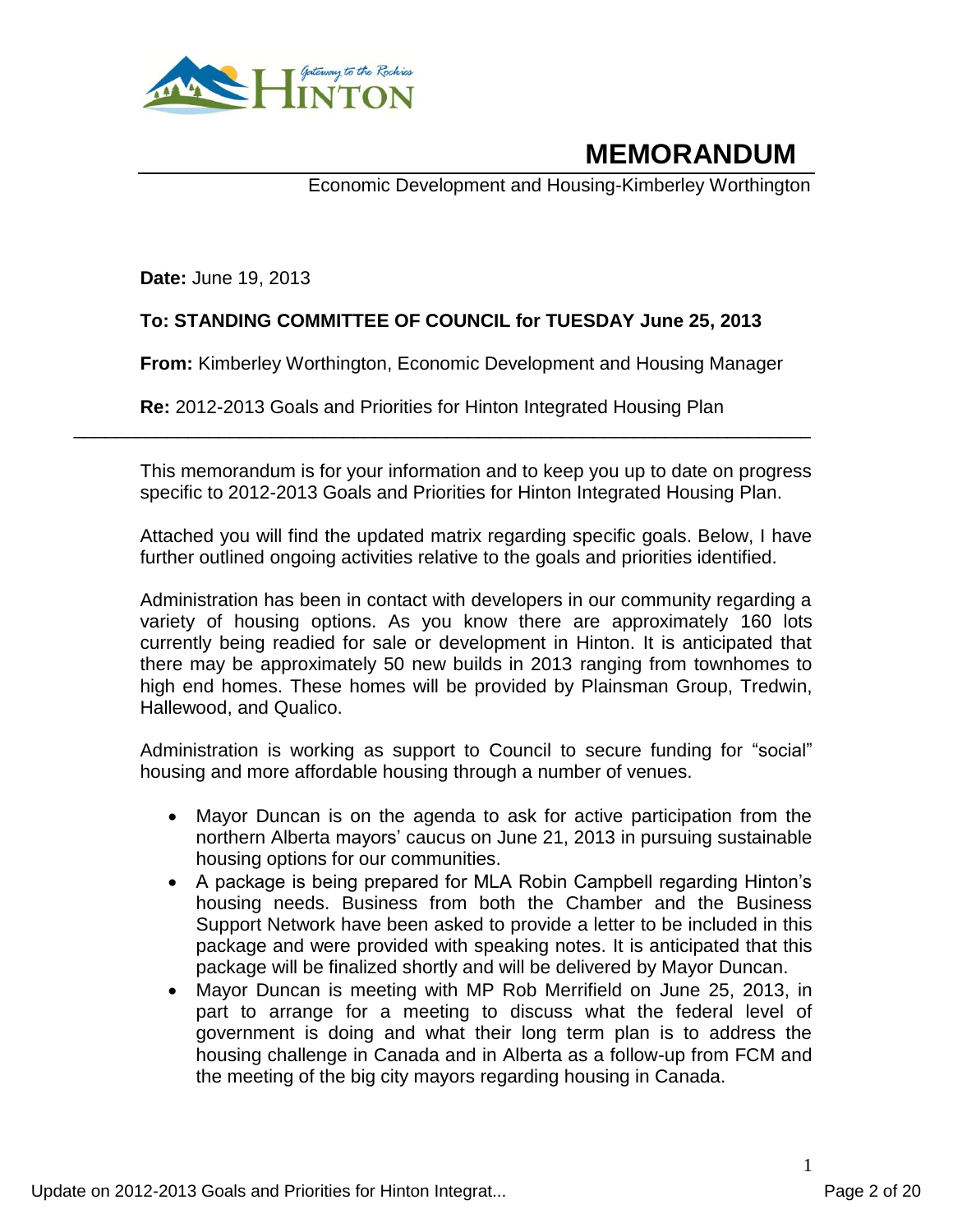

## **MEMORANDUM**

#### Economic Development and Housing-Kimberley Worthington

Administration is working to secure a purchaser and the development of 234 Baker Street. As you are aware, there were no successful applicants in the first tender to develop Baker Street. We have since re-tendered with a closing date of July 4, 2013. We have had interest from local and out of province developers and anticipate presenting Council with a recommendation July 16, 2013. The "social" housing project proposal remains an interest.

Administration, through our CMHC Seed Funding Grant and Perpetually Affordable Project, has engaged Communitas Group as a consultant to develop and collate the housing needs and demands study. The study identified that a number of residents (138) are interested in learning more about a cooperative type housing option. There is a meeting regarding a cooperative housing model scheduled for July 4, 2013 from 6:30pm-8:00pm at the Teck Coal room. People from the housing workshops held in Spring 2012 and those who asked to be contacted through the needs and demand survey, as well as interested developers have been invited to attend. An invite was also put in the paper. We have offered complimentary child care for those needing it. To date, we have received approximately 12 responses, primarily from business and service providers. This meeting will discuss:

- What is a housing cooperative?
- How does it work?
- How can I become a member?
- How does a cooperative provide "affordable" housing?
- How do we move from an "idea" to moving day?

It is hoped that there will be enough people to form an interest group supporting this project. At that juncture, more specifics will be assessed including the development of a legal and organized cooperative housing group. In turn, a developer ought to realize less risk as, in essence, these units would be "presold". Risk has been identified as one of the major challenges a developer faces in providing "perpetually affordable housing" into the market.

Administration is working with both "social" housing suppliers (Evergreens and Happy Creek) to promote open dialogue to create efficiencies in the supplying of the product. The province has indicated an expectation that "social" housing agents work well together in communities.

Happy Creek has approximately 50 families which have completed the approval process on the waitlist. They are interested in finishing the project with additional units proposed as a 6 plex.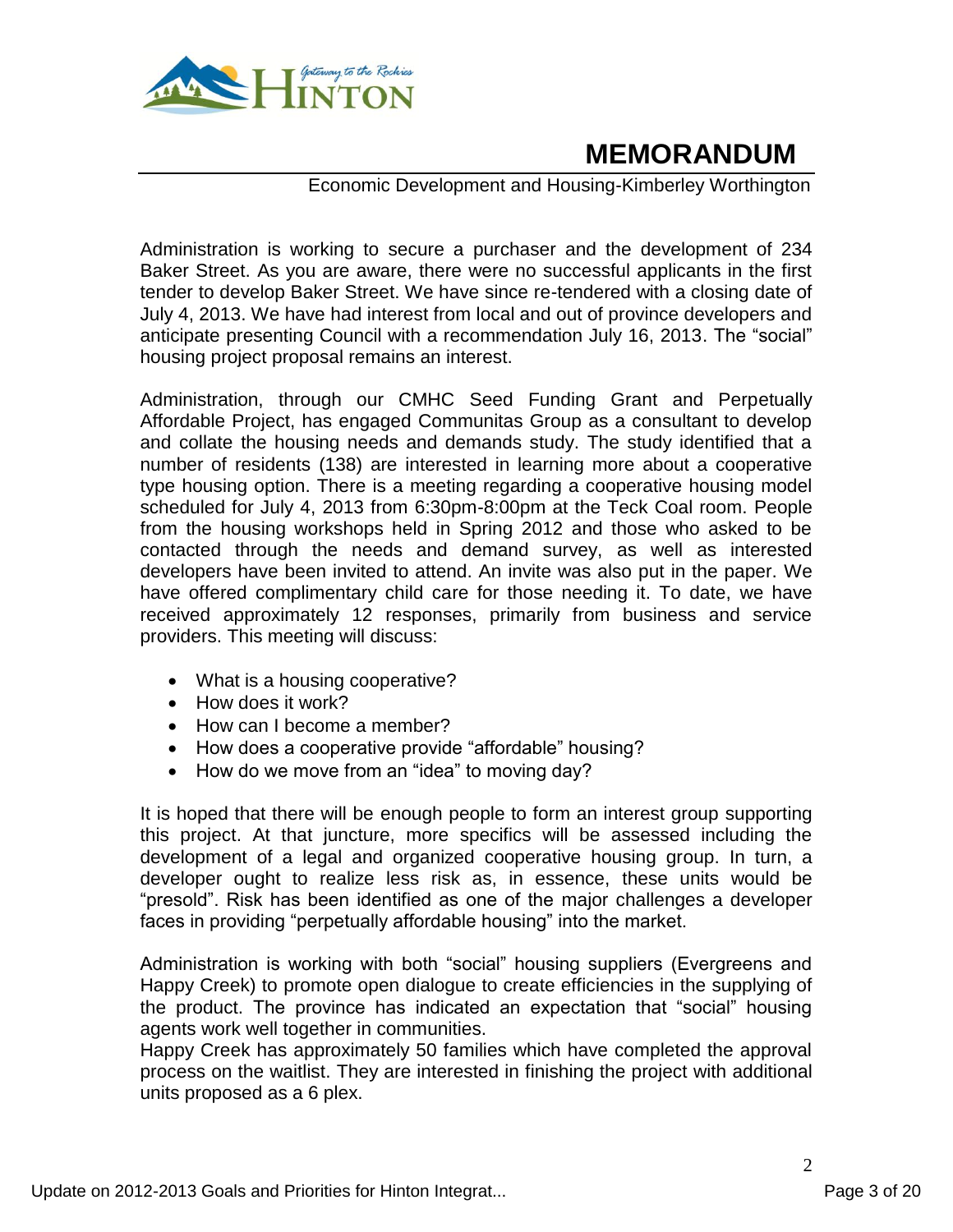

## **MEMORANDUM**

#### Economic Development and Housing-Kimberley Worthington

Evergreens has approximately a 40 family/individual waitlist for both rental supplements and community housing units. The province cut rental supplements by \$6 million in 2013 which affords Evergreen to maintain supplements but does not allow for the addition of more at this point in time. Alberta is also realizing a 30% social housing maintenance cut across the province.

In sum, administration is working to address the housing challenges in Hinton in a combined top down, bottom up approach. We are engaging both those who represent the community; citizens, businesses, housing providers including social housing organizations, developers, and land owners as well as specialists in the development of perpetually affordable housing options, AND all levels of government as they influence and make the decisions which impact our community. It is a merging of both politics and local knowledge to achieve an inclusive and sustainable community through providing housing variety along the continuum. Administration believes that this is a best practice approach to achieving the housing goals and priorities identified for 2012-2013.

3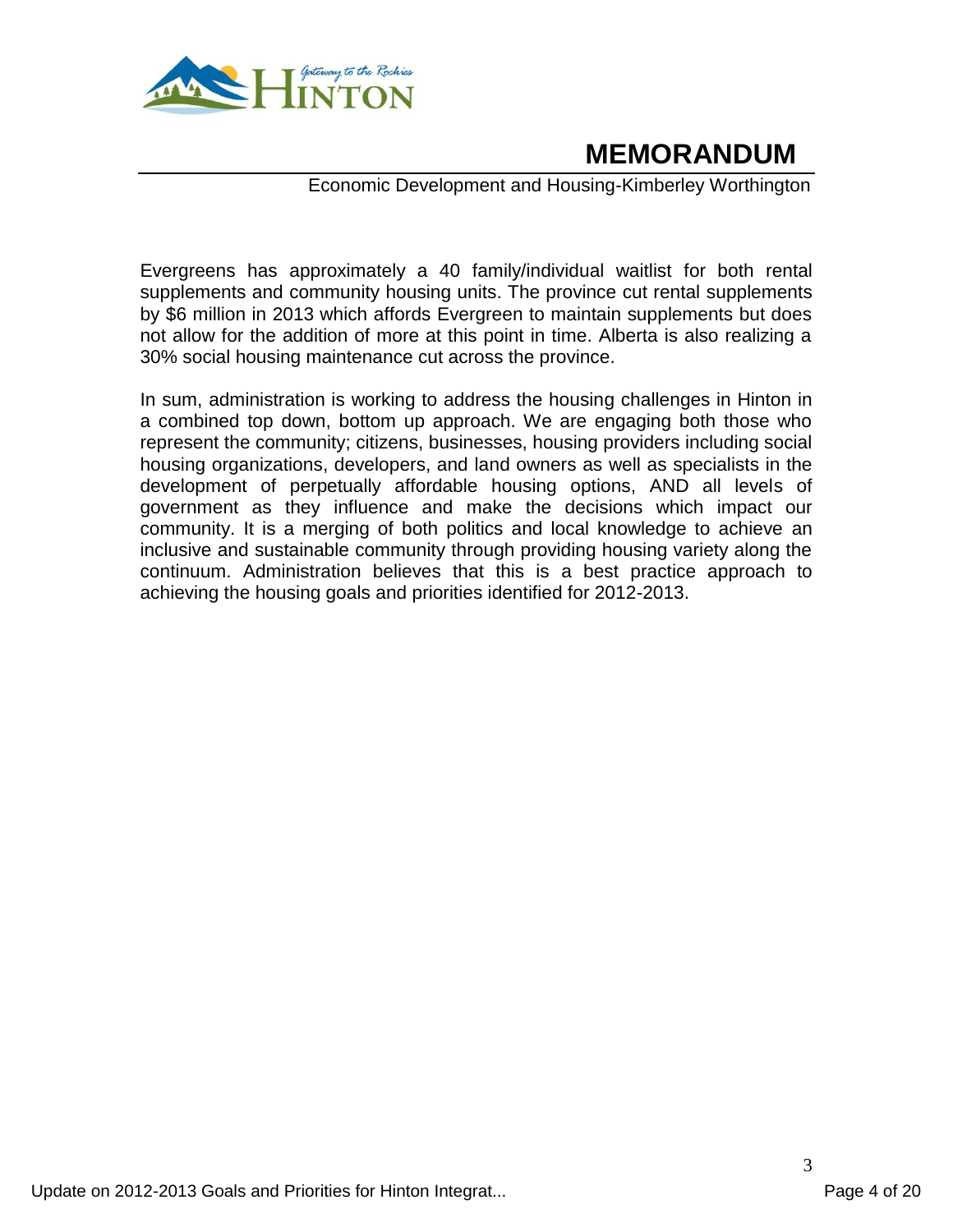#### **2012-13 GOALS AND PRIORITIES FOR HINTON INTEGRATED HOUSING PLAN**

## **(Note: approved by Town Council Nov, 2011; report back in June, 2012.)**

| $\frac{9}{3}$                     | <b>Strategy</b>              | <b>Priority Action</b>                                                                                                                                                  | <b>Where</b>                             | <b>Lead Dept</b>                           | Quantity                      | <b>Role</b>                                                                    | Subs?                | <b>Cost/Budget?</b>           | <b>Status</b>                                                                                                                                                                                                                                                                                                                                                                                                                                             |
|-----------------------------------|------------------------------|-------------------------------------------------------------------------------------------------------------------------------------------------------------------------|------------------------------------------|--------------------------------------------|-------------------------------|--------------------------------------------------------------------------------|----------------------|-------------------------------|-----------------------------------------------------------------------------------------------------------------------------------------------------------------------------------------------------------------------------------------------------------------------------------------------------------------------------------------------------------------------------------------------------------------------------------------------------------|
|                                   | Special need<br>housing      | Develop a first special<br>needs<br>living<br>shared<br>supported<br>(previously referred to as group<br>home) project to house adults<br>unable to live independently. | Various<br>landlords<br>could<br>provide | FCSS-<br>Olga                              | $2 - 3$<br>clients/unit<br>S. | Facilitate between<br>clients, contractor<br>and landlords.                    | <b>Yes-Prov</b>      | None required                 | The funding for this<br>type of program has been<br>reduced and the possibility  <br>a new facility being<br>οf<br>opened are NOT likely                                                                                                                                                                                                                                                                                                                  |
| Φnd Priorities Φr Hinton Integrat | Affordable<br>rental housing | Develop further affordable rental<br>housing as a project<br>with<br>Provincial support funding.                                                                        | Happy<br>Creek                           | <b>Com and</b><br>Prot<br>services-<br>Dan | 6 units.                      | Coordinate.                                                                    | Yes-Prov<br>and Town | \$20-30K/unit X6<br>\$120,000 | The funding for this type of<br>program is currently not<br>available. Admin is working<br>with business<br>and the<br>province to be first in line<br>when<br>funds<br>become<br>available.                                                                                                                                                                                                                                                              |
| $\overline{P3}$                   | <b>Seniors</b><br>Housing    | Promote<br>seniors<br>housing<br>opportunity<br>with<br>developers,<br>focusing on stage one being at<br>grade bungalows.<br>Thereafter,<br>explore condos.             | Baker<br>St?                             | P and T-                                   | Market<br>determines          | Facilitate awareness<br>of opportunity<br>between purchasers<br>and developers | <b>No</b>            | None required                 | Workshops occurred in<br>2012,<br>spring<br>moving<br>forward with a cooperative<br>housing workshop in which<br>seniors have expressed an<br>interest, and have included<br>grade level homes as one<br>of three criteria in the Baker<br>Street RFP. Designated<br>assisted type living facility<br>funds have been earmarked<br>at the provincial level for<br>specific communities, not<br>including Hinton at this time.<br>There is still developer |
| لج<br>ھ                           |                              |                                                                                                                                                                         |                                          |                                            |                               |                                                                                |                      |                               | interest in Hinton, but his                                                                                                                                                                                                                                                                                                                                                                                                                               |

December 19, 2011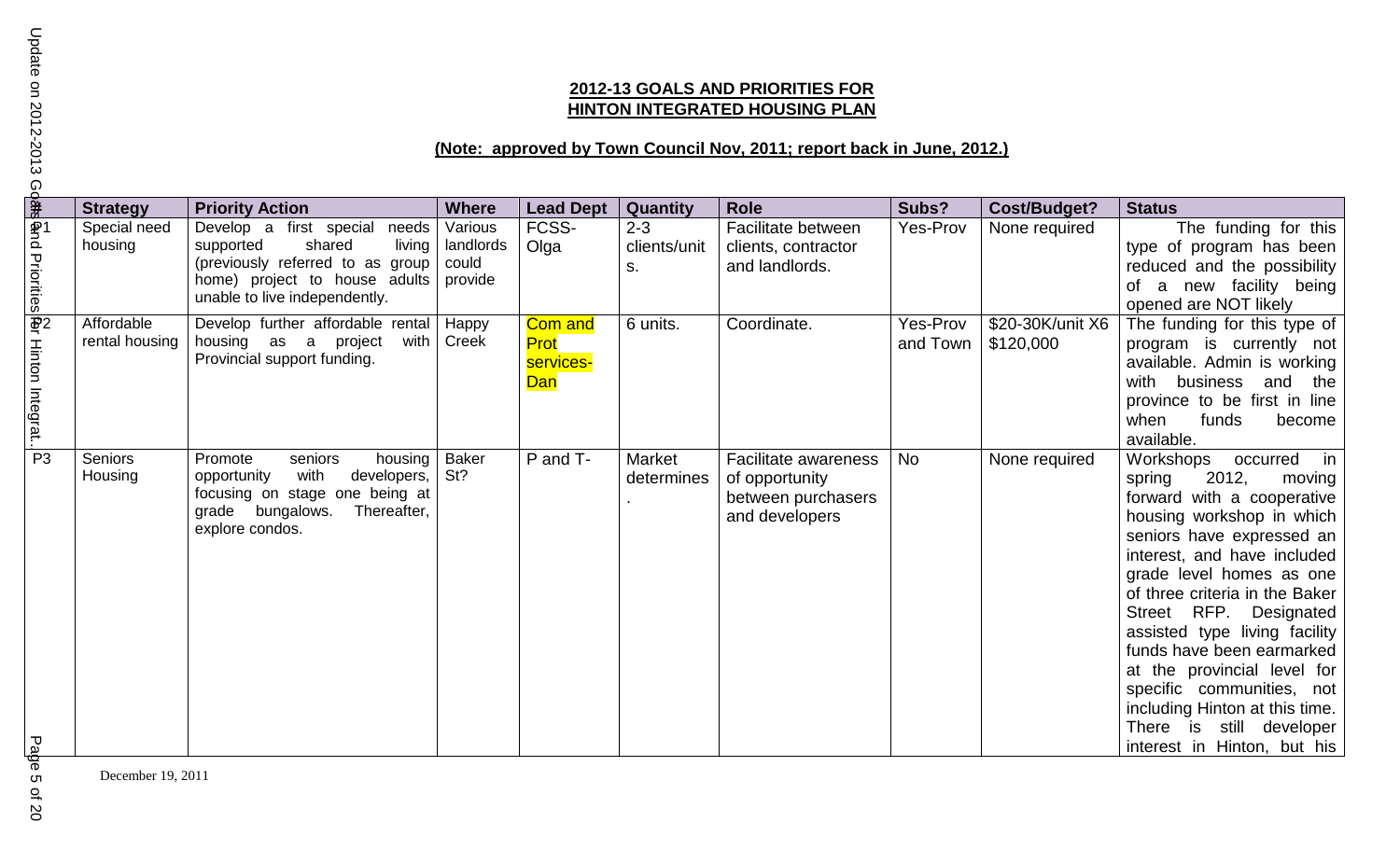|                                                                                                                      |                                     |                                                                                                                                            |                                                              |                     |                                                 |                                                                                                                      |                          |           | follows<br>model<br>business<br>provincial funding.                                                                                                                                                                            |
|----------------------------------------------------------------------------------------------------------------------|-------------------------------------|--------------------------------------------------------------------------------------------------------------------------------------------|--------------------------------------------------------------|---------------------|-------------------------------------------------|----------------------------------------------------------------------------------------------------------------------|--------------------------|-----------|--------------------------------------------------------------------------------------------------------------------------------------------------------------------------------------------------------------------------------|
| npdate on <mark>R</mark> 012-2013 Goals ar <del>®l</del><br>Update on <mark>R</mark> 012-2013 Goals ar <del>®l</del> | Workforce<br>Housing                | Better define needs, then advance<br>with potential developers.                                                                            | 109<br>Pembina<br>Ave.                                       | P and T-            | $6 - 10$<br>clients/unit<br>s in one<br>duplex. | Coordinate title<br>acquisition, then<br>facilitate between<br>clients, builder,<br>operator. Do a<br>proposal call. | Maybe<br>Town            | unsure    | Continue<br>to<br>massage<br>developers<br>consider<br>to<br>building<br>this<br>type<br>of<br>housing.<br>The cooperative<br>housing opportunity may be<br>a good fit for workforce<br>housing as well.                       |
| Priorities for Hinton <mark>IA</mark> tegrat.<br>Priorities for Hinton <b>IA</b> tegrat.                             | Affordable<br>housing-<br>ownership | Partner with Habitat for Humanity<br>for more units – currently duplex<br>model.                                                           | <b>Boutin</b><br>Ave                                         | Bernie and<br>Mindi | 2 owners.                                       | Coordinate transfer<br>of two duplex lots.                                                                           | Yes-Prov<br>and<br>Town. | \$130,000 | One duplex built. Habitat<br>has identified that they will<br>shovel ready on the<br>be<br>second lot Spring 2014.<br>Admin is in the process of<br>amending the title to reflect<br>delayed start date through<br>land titles |
|                                                                                                                      | Affordable<br>housing-<br>ownership | Explore feasibility of developing a<br>co-op for a Community Land Trust<br>for entry-level ownership housing<br>(Jasper or Canmore model). | Various<br>multi-<br>family<br>sites;<br><b>Baker</b><br>St? | P and T             |                                                 | Facilitate, coordinate<br>some feasibility<br>assessment \$.                                                         | Maybe                    | unsure    | <b>CMHC</b><br>grant-cooperative<br>housing model workshop<br>scheduled for July 4, 2013<br>Identified as one of three<br>criteria in the Baker Street<br><b>RFP</b>                                                           |

**Note: cost/budget—none of the remaining \$524,000 in Affordable housing program funds is identified in 2012 budget.**

 **: P and T is Planning and Technical Services Department.**

**Subs? – denotes subsidized (or not-which means it's based on market rates.**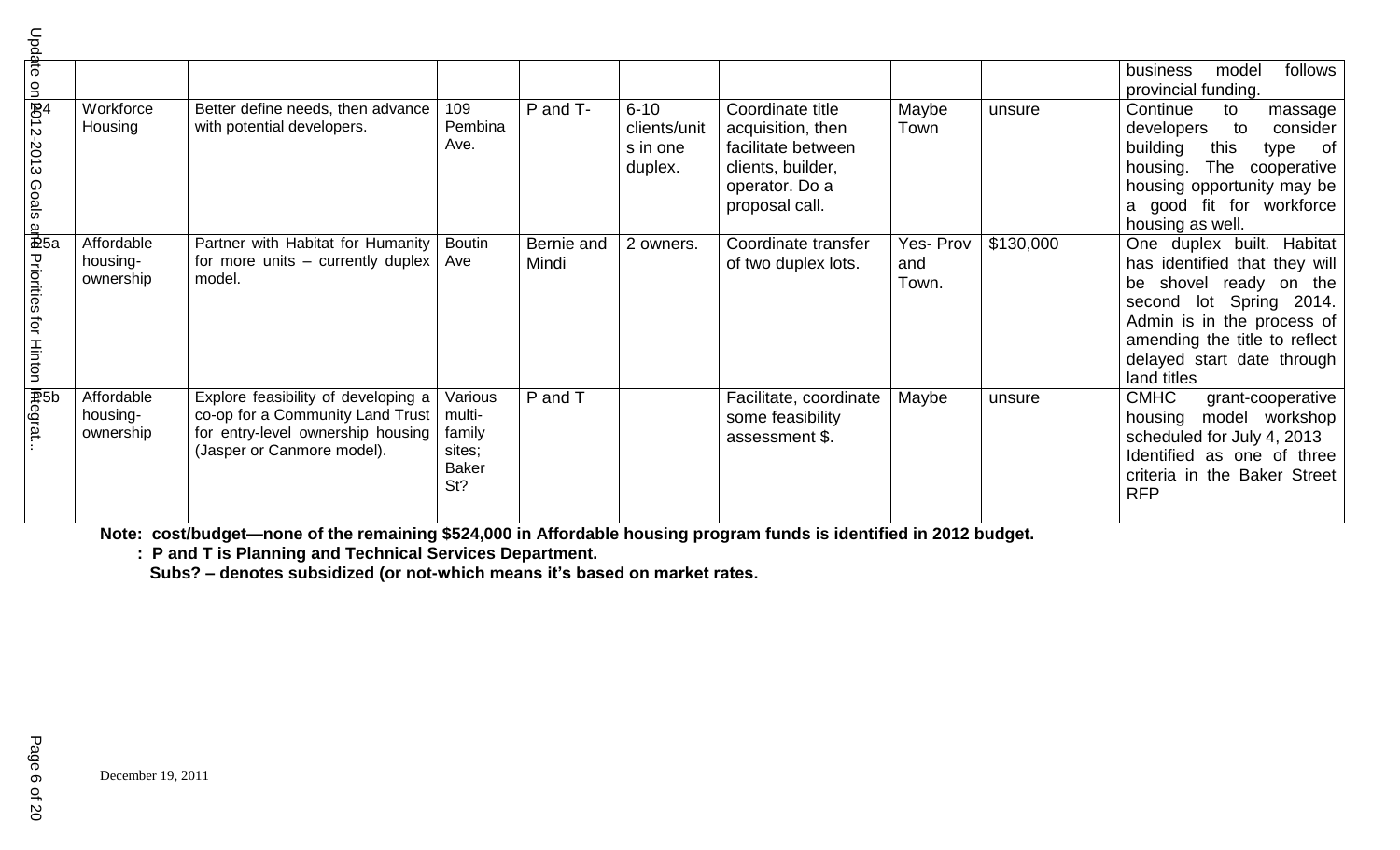DIVISION CODES 1 CORPORATE SERVICES – 2 PLANNING & TECHNICAL – Jean Anne Fraser 3 COMMUNITY & PROTECTIVE SERVICES – 4 INFRASTRUCTURE SERVICES – Mike Schwirtz 5 TOWN MANAGER – Bernie Kreiner

#### **MUNICIPAL STRATEGIC PLAN 2012-2014 Initiatives Action Pending List**

| Goal        | Initiative                                               | #              | Scope and purpose                                                                                                                                                                                                                                                                 | <b>Strategy</b><br><b>Supported</b> | Lead<br><b>Div</b> | Project<br><b>Sponsor</b> | Project<br><b>Manager</b> | <b>Status</b>                                                                                                                                                                                                                                                                                                                                 | Complete     |
|-------------|----------------------------------------------------------|----------------|-----------------------------------------------------------------------------------------------------------------------------------------------------------------------------------------------------------------------------------------------------------------------------------|-------------------------------------|--------------------|---------------------------|---------------------------|-----------------------------------------------------------------------------------------------------------------------------------------------------------------------------------------------------------------------------------------------------------------------------------------------------------------------------------------------|--------------|
|             |                                                          |                | 1. CULTURE & RECREATION                                                                                                                                                                                                                                                           |                                     |                    |                           |                           |                                                                                                                                                                                                                                                                                                                                               |              |
| B           | Theatre project                                          |                | Support development of a facility incorporating live<br>performance spaces                                                                                                                                                                                                        | 1.1                                 | 3                  | Laura<br>Howarth          | Wendy<br>Lesser           | \$1M funds secured from Province.<br>With P3 IGA/Landmark unsuccessful,<br>new suitable and committed partnerships<br>are being explored. Status last updated<br>Jun.12.13.                                                                                                                                                                   |              |
| $\mathsf E$ | Support and foster<br>community pride and<br>celebration | 11             | Foster a vibrant and proud community by<br>a.<br>celebrating Hinton's heritage and successes<br>well. Celebrate partnerships and encourage<br>ambassadorship.                                                                                                                     | 1.1                                 | 3                  | Laura<br>Howarth          | Laura<br>Howarth          | HCAC was dissolved and there was<br>inadequate interest to form a new<br>committee under the new B&C structure;<br>the 2011-2013 HCAC Strategic Plan will<br>now be implemented by administration to<br>the extent that existing resources allow<br>(implemented, eliminated, modified or<br>transferred). Status last reviewed<br>Jun.12.13. | $\mathsf{C}$ |
|             |                                                          |                | Give focus to community progress and<br>b.<br>successes for local community and wider<br>audience. Where appropriate, get Hinton<br>good news items and success stories<br>published regionally and provincially. le.<br>GAER Edmonton Journal top 10 communities<br>- AB Venture |                                     | 5                  | Denise<br>Parent          | Emily<br>Olsen            | Regional media relations plan: hosted<br>Shaw TV and coordinated soft news<br>stories on Bike Park, Beaver Boardwalk,<br>message from the Mayor, and more in<br>May 2013. Sound 2012 annual report<br>format, celebration at events (use of<br>Athacat).                                                                                      |              |
| $\mathsf B$ | <b>Recreation Centre</b><br>Upgrade approach             | $\overline{2}$ | Review Recreation Centre costs, funding and<br>implementation options and gauge public support for<br>options                                                                                                                                                                     | 1.3                                 | 3                  | Laura<br>Howarth          | Wendy<br>Lesser           | Project plan will be framed for next<br>elected Council approval (early/mid<br>2014); prepare for 2017 plebiscite to<br>ensure more solid scope/costing, third<br>party contributions and community<br>engagement. Status last updated<br>Jun, 12, 13.                                                                                        |              |

# Strategic Plan Update Strategic Plan Update

Page 7 of 20 Page 7 of 20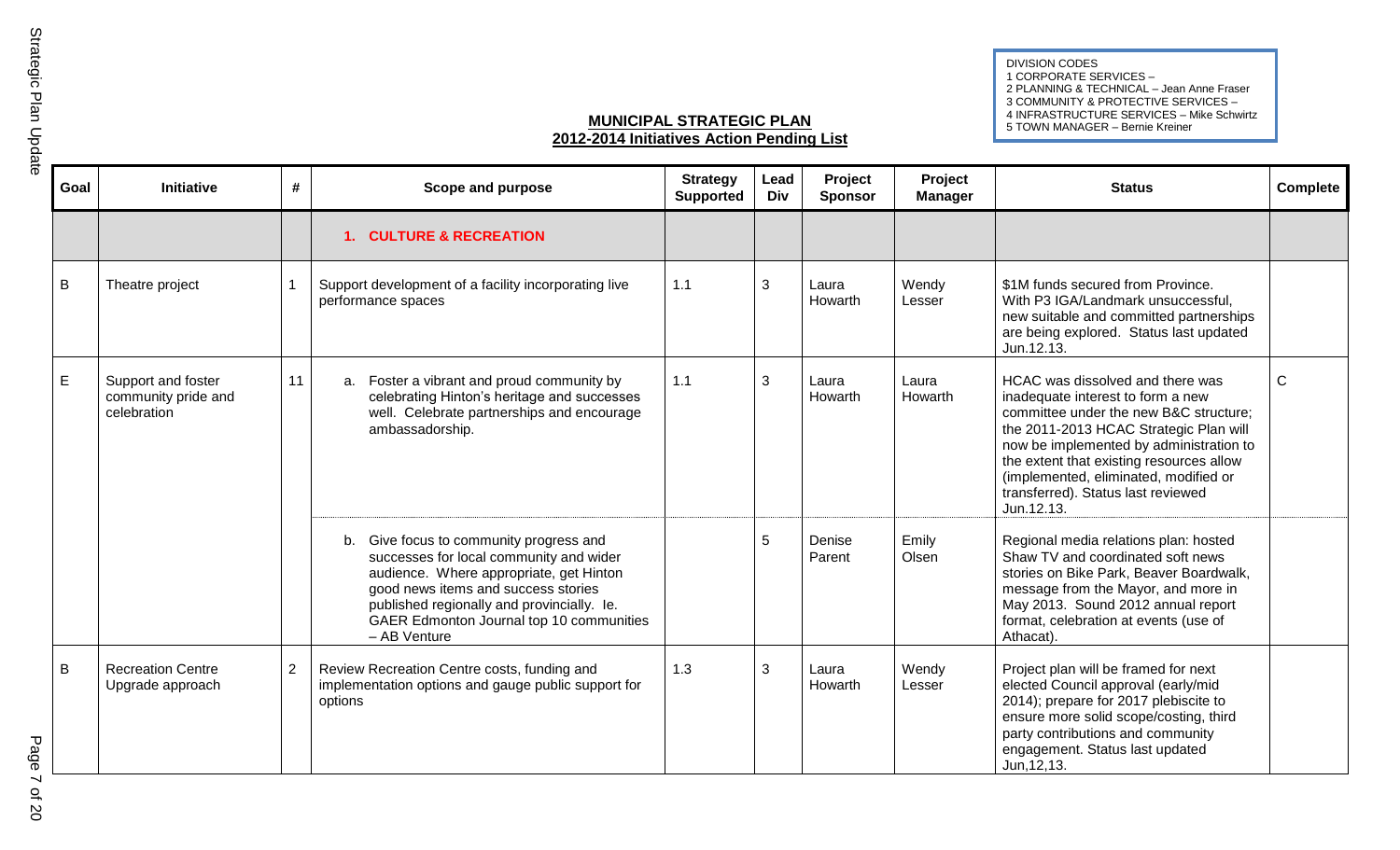| 2<br>ن<br>موال |
|----------------|
|                |
|                |
|                |
|                |
|                |
|                |
| Ξ              |
|                |

| Goal         | Initiative                                                 | #               | Scope and purpose                                                                                                                                                                                                                                                                                                                                               | <b>Strategy</b><br><b>Supported</b> | Lead<br>Div    | Project<br><b>Sponsor</b> | Project<br><b>Manager</b>            | <b>Status</b>                                                                                                                                                                                                                                                                                                                                                                                                          | <b>Complete</b> |
|--------------|------------------------------------------------------------|-----------------|-----------------------------------------------------------------------------------------------------------------------------------------------------------------------------------------------------------------------------------------------------------------------------------------------------------------------------------------------------------------|-------------------------------------|----------------|---------------------------|--------------------------------------|------------------------------------------------------------------------------------------------------------------------------------------------------------------------------------------------------------------------------------------------------------------------------------------------------------------------------------------------------------------------------------------------------------------------|-----------------|
| B            | <b>Waterfront Park</b>                                     | 3               | Provide a focal improvement in park and trail spaces<br>that access the Athabasca River waterfront. Working<br>in partnership with others; design and build a<br>waterfront park and related trail infrastructure.                                                                                                                                              | 1.3                                 | $\overline{2}$ | JA Fraser                 | W. Lesser                            | Community Meeting Held on June 6, 2014.<br>Excellent turnout. Next Meeting July 25,<br>2013. In the interim those at the table will do<br>a field trip to evaluate water front - Field Trip<br>Planned for June 25 and 27 at 6:30 meet at<br>Maskuta Creek.                                                                                                                                                            |                 |
|              |                                                            |                 | <b>EDUCATION &amp; WELLNESS</b><br>2.                                                                                                                                                                                                                                                                                                                           |                                     |                |                           |                                      |                                                                                                                                                                                                                                                                                                                                                                                                                        |                 |
| $\mathsf{C}$ | Post-secondary education<br>facility and programs          | 15              | Advocate with our partners for a vibrant opportunity for<br>local and regional post-secondary education in a<br>setting that delivers a range of programs critical to the<br>future of Hinton and West Yellowhead region. Create<br>an environment that supports the educational needs of<br>young adults, industry, and young adult learning<br>opportunities. | 2.4                                 | 2              | <b>B.</b> Kreiner         | K.<br>Worthington                    | Using educational needs assessment and<br>customer feedback, GPRC did a 5 year<br>(2013-2017) business plan for education<br>delivery in West Yellowhead (awaiting<br>public release). Post-secondary working<br>group involved. Ratification by Town of<br>"Action Plan" to pursue Hinton training<br>centre-let by GPRC 2013/06/18                                                                                   |                 |
| A            | Quality long-term care for<br>seniors and others           | $\overline{4}$  | Advocate with Alberta Health Services to:<br>Ensure long term care beds exist in Hinton to<br>serve the needs of area residents<br>Ensure the assessment process accurately<br>reflects the needs of the patients<br>Ensure Provincial resources are adequately<br>aligned to the real needs of Hinton                                                          | 2.7                                 | 5              | Bernie<br>Kreiner         | L. Greening-<br>Davidson/O.<br>Uloth | A working group formed in late 2011; a<br>core recommendations paper drafted<br>after consulting with seniors, providers<br>etc. A multi-stakeholder meeting was<br>held in March, still having trouble getting<br>AHS forecast data for long-term care.<br>Further working group review of report +<br>recommendations is scheduled for June<br>25/13, before they go to council. . Status<br>last updated Jun.21/13. |                 |
| A            | Youth leadership<br>development, engagement<br>and support | $5\phantom{.0}$ | a. Develop new Youth Centre programming and<br>services to support youth development;                                                                                                                                                                                                                                                                           | 2.5                                 | 3              | Olga<br>Uloth             | <b>Youth Centre</b><br>Coordinator   | Youth Council active and involved in<br>youth programs. The Youth Centre are<br>leading the It's Cool project for 2012/13                                                                                                                                                                                                                                                                                              |                 |
|              |                                                            |                 | Support action-oriented projects led by youth<br>b.<br>and build Youth leadership<br>c. Out Of School Care                                                                                                                                                                                                                                                      |                                     | 3              | Olga<br>Uloth             | Youth Centre<br>Coordinator          | which develops leadership/mentoring<br>skills in youth. Status last reviewed<br>Jun, 12, 13.<br>Program upstairs at guild for 6-12 year<br>olds led by community volunteers in<br>partnership with FCSS scheduled to open<br>Sept. 13                                                                                                                                                                                  |                 |
| A            | Group housing/supportive<br>housing for special needs      | 6               | Address these needs by, establishing one supportive<br>housing facility initially                                                                                                                                                                                                                                                                               | 2.7                                 | 3              | Laura<br>Howarth          | Olga<br>Uloth/<br>Lena               | Appropriate agencies contacted and their<br>interest established and a group home<br>facility secured but unable to secure 3                                                                                                                                                                                                                                                                                           |                 |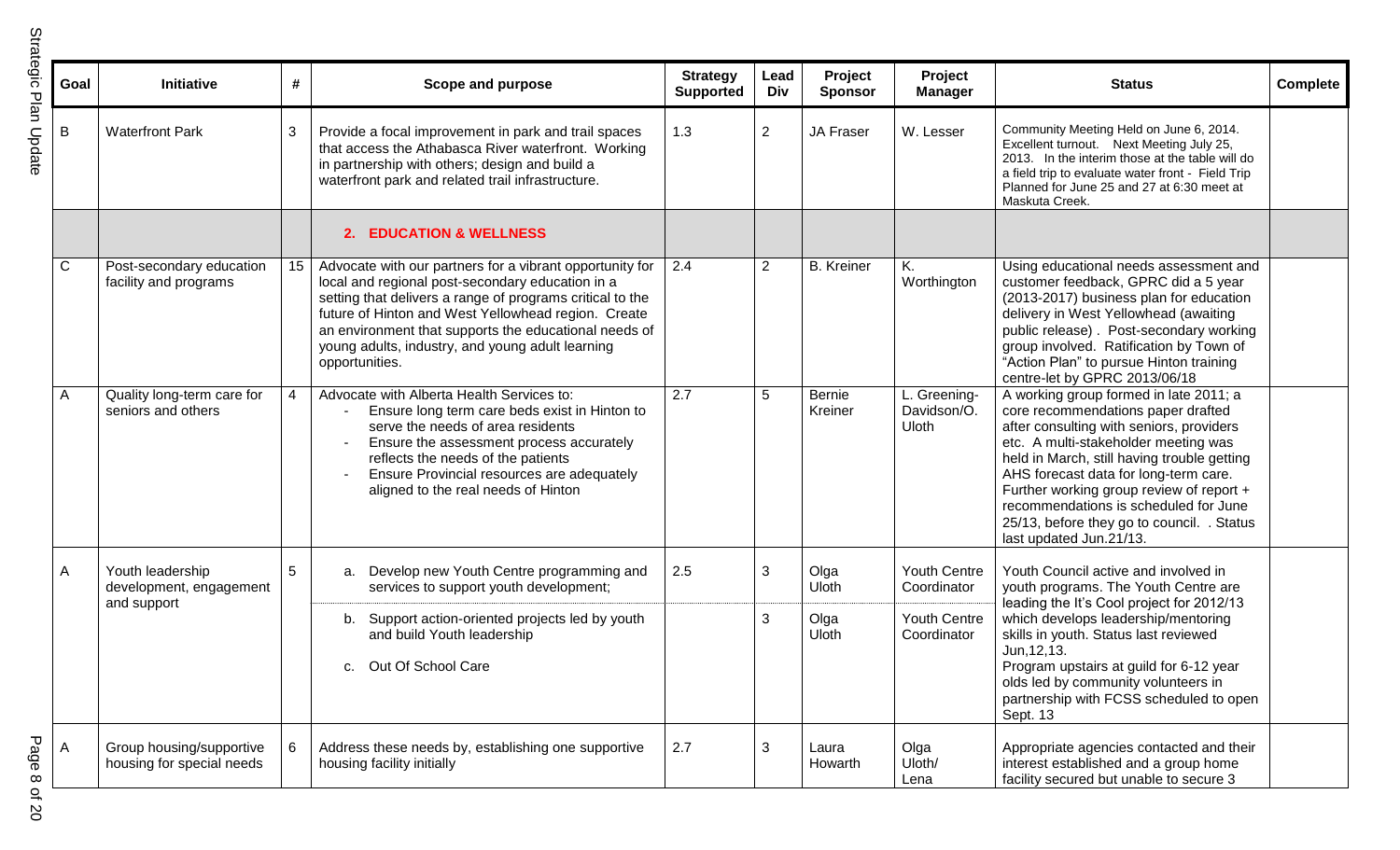| ĉ<br>ن<br>م<br>ح |  |
|------------------|--|
| ž<br>Ξ<br>Ć      |  |

|             | Goal | Initiative                                                                                                                     | #              | <b>Scope and purpose</b>                                                                                                                                                                | <b>Strategy</b><br><b>Supported</b> | Lead<br><b>Div</b> | Project<br><b>Sponsor</b> | Project<br><b>Manager</b> | <b>Status</b>                                                                                                                                                                                                                                                                                                                                                                                                                                                                                                                                                                                                                 | Complete |
|-------------|------|--------------------------------------------------------------------------------------------------------------------------------|----------------|-----------------------------------------------------------------------------------------------------------------------------------------------------------------------------------------|-------------------------------------|--------------------|---------------------------|---------------------------|-------------------------------------------------------------------------------------------------------------------------------------------------------------------------------------------------------------------------------------------------------------------------------------------------------------------------------------------------------------------------------------------------------------------------------------------------------------------------------------------------------------------------------------------------------------------------------------------------------------------------------|----------|
|             |      |                                                                                                                                |                |                                                                                                                                                                                         |                                     |                    |                           | Greening-<br>Davidson     | families with eligible needs (ie.<br>Developmentally challenged adults.) List<br>is not growing; recent AB Govt funding<br>cuts reduces likelihood of this moving<br>forward. Status last updated Jun, 12, 13.                                                                                                                                                                                                                                                                                                                                                                                                                |          |
| D           |      | Attainable housing supply                                                                                                      | 13             | Working with developers to improve the housing<br>attainability and special needs area as per 2011<br>Priorities for Integrated Housing plan implementation.                            | 2.7                                 | $\mathbf{2}$       | JA Fraser                 | Κ.<br>Worthington         | Housing workshops completed, site<br>opportunities indicated, Memorandums of<br>Understanding with Developers on<br>potential sites/projects initiated, more<br>developer/builder ideas (at early stages)<br>being presented to Town. Housing Needs<br>Survey completed, with presentations to<br>various groups, working directly with<br>private sector to advance entry-level and<br>seniors housing via Baker St. proposal<br>call and other ideas. Developing a<br>Housing Advocacy Plan now SEE<br>SPECIFIC HOUSING ACTION PLAN +<br>STATUS REPORT FOR DETAILS<br>Cooperative Housing workshop set for<br>July 4, 2013. |          |
|             |      |                                                                                                                                |                | <b>GOVERNANCE &amp; PARTNERSHIPS</b><br>3.                                                                                                                                              |                                     |                    |                           |                           |                                                                                                                                                                                                                                                                                                                                                                                                                                                                                                                                                                                                                               |          |
| $\mathsf E$ |      | Foster meaningful public<br>engagement and follow<br>through on key issues,<br>based on a proactive<br>communications approach | $\overline{7}$ | Identify priority issues/ opportunities to<br>a.<br>dynamically engage public and then<br>implement engagement. (Or facilitate thru<br>Council working committee or CEAC task<br>force) | 3.10                                | 5                  | D. Parent                 | E. Olsen                  | Substantial applied success in projects<br>from public input to strategic plan, theatre<br>head lease, fluoride and long-term capital<br>plan, rec centre feasibility committee and<br>CEAC.                                                                                                                                                                                                                                                                                                                                                                                                                                  |          |
|             |      |                                                                                                                                |                | b.<br>Report progress to the community on priority<br>initiatives and open houses occurs until project<br>is complete.                                                                  |                                     |                    | D. Parent                 | E. Olsen                  | Process established in Public<br>Engagement Toolkit with focus on<br>"closing the loop" with the public.                                                                                                                                                                                                                                                                                                                                                                                                                                                                                                                      |          |
|             |      |                                                                                                                                |                | Respond promptly with facts to perceptions<br>and concerns arising in community which are<br>not consistent with Town beliefs and<br>decisions.                                         |                                     |                    | D. Parent                 | E. Olsen                  | Monitoring social media discussions,<br>following up with "Ask the Town" columns<br>and ongoing communications. Requesting<br>corrections or clarification from news<br>media where necessary.                                                                                                                                                                                                                                                                                                                                                                                                                                |          |
|             |      |                                                                                                                                |                | d. Improve public understanding of the Council:<br>staff roles and relationships and the required                                                                                       |                                     |                    | <b>B.</b> Kreiner         | E. Olsen                  | Created "Coffee with Council" prior to<br>regular council meetings. Included a                                                                                                                                                                                                                                                                                                                                                                                                                                                                                                                                                |          |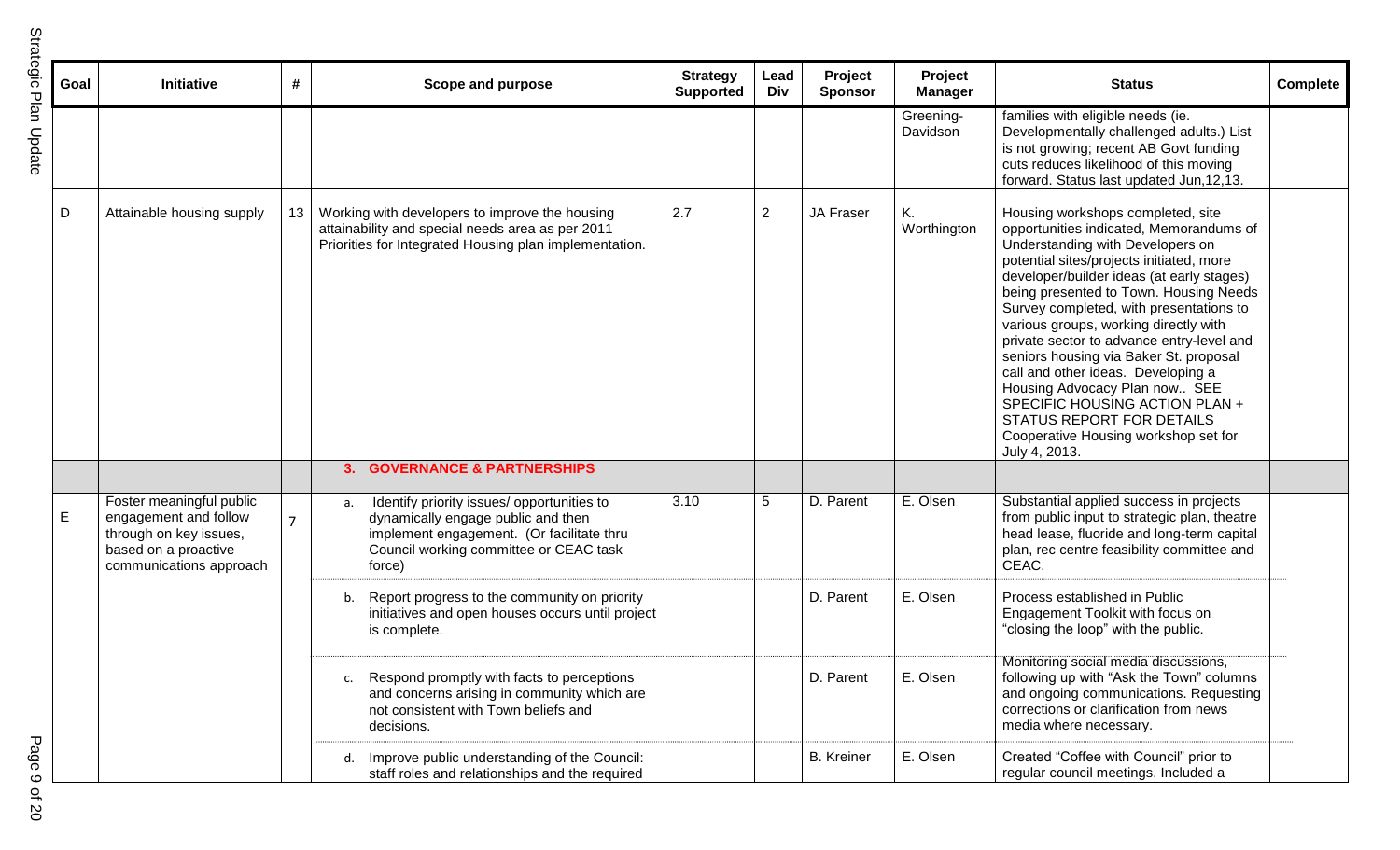| t<br>ה<br>הלור<br>I |  |
|---------------------|--|
|                     |  |
|                     |  |
|                     |  |
| ž                   |  |
| ้ถั                 |  |

| Goal | #<br>Initiative                                                                           | Scope and purpose                                                                                                                                                                                                                                                                                                                                                                             | <b>Strategy</b><br><b>Supported</b> | Lead<br>Div | Project<br><b>Sponsor</b> | Project<br><b>Manager</b> | <b>Status</b>                                                                                                                                                                                                                                                                                                                                                                                                                                                                                                                                                                                                                                                                                                                                                                                                                           | Complete |
|------|-------------------------------------------------------------------------------------------|-----------------------------------------------------------------------------------------------------------------------------------------------------------------------------------------------------------------------------------------------------------------------------------------------------------------------------------------------------------------------------------------------|-------------------------------------|-------------|---------------------------|---------------------------|-----------------------------------------------------------------------------------------------------------------------------------------------------------------------------------------------------------------------------------------------------------------------------------------------------------------------------------------------------------------------------------------------------------------------------------------------------------------------------------------------------------------------------------------------------------------------------------------------------------------------------------------------------------------------------------------------------------------------------------------------------------------------------------------------------------------------------------------|----------|
|      |                                                                                           | alignment of actions in accordance with<br>shared values and approved plans.                                                                                                                                                                                                                                                                                                                  |                                     |             |                           |                           | "What's Been Done" section regarding<br>completed action items in 2012 Annual<br>Report.                                                                                                                                                                                                                                                                                                                                                                                                                                                                                                                                                                                                                                                                                                                                                |          |
|      |                                                                                           | Expand on opportunities for the community to<br>e.<br>express interest in specific topics at Regular<br>Council meetings.                                                                                                                                                                                                                                                                     |                                     |             | D. Parent                 | R. West                   | Created "coffee with Council" and "Minute<br>with Council" to provide the community<br>residents an opportunity to share good<br>news items or information on community<br>activities and issues                                                                                                                                                                                                                                                                                                                                                                                                                                                                                                                                                                                                                                        |          |
| Е    | 8<br>Consistent quality citizen<br>service interaction                                    | Ensure a comprehensive, municipal customer service<br>system based on best practices is provided to citizens<br>(includes standards, processes, training/mindset, etc.)                                                                                                                                                                                                                       | 3.10                                |             | D. Parent                 | R. West                   | Stage 1 Customer Service Review on<br>Systems & Processes has been<br>completed, resulting in noticeably fewer<br>second-level complaints being received,<br>stage 2-customer response standards<br>and stats next. Results of customer<br>satisfaction survey will assist us with this.                                                                                                                                                                                                                                                                                                                                                                                                                                                                                                                                                |          |
|      | <b>Municipal Resource</b><br>9<br>Optimization                                            | Ensure municipal resources are applied firstly to core<br>services and to advance council's goals and strategic<br>initiatives (from Community Sustainability Plan). Do<br>this by identifying and reviewing with council<br>opportunities for resource rationalization; includes<br>creative revenues, current program rationalization/sun<br>setting and creative partnerships with others. | 3.11                                | 5           | D. Parent                 | A. Bourbeau               | From the MRO review done in the<br>summer of 2012 there were 7 areas<br>where instant action was to be taken. The<br>estimated cost savings of making these<br>changes was \$21,000. The approved<br>2013 operating budget reflected this.<br>6 items were to be addressed long term.<br>The cell phone review is complete,<br>changes were implemented on June 4;<br>anticipate savings - \$800.00 per month.<br>Recycling partners have created a<br>mandate for waste elimination. The<br>remaining 4 items are still in various<br>stages of research &/or development.<br>Finance is doing a comprehensive review<br>of actual costs vs. budget to date and<br>feedback will be provided to departments<br>prior to July 31 <sup>st</sup> . This review will help with<br>future MRO initiatives and the annual<br>budget process. |          |
| F.   | Optimize volunteer non-<br>10 <sup>°</sup><br>profit sector contributions<br>to community | Work with the non-profit sector to foster sustainability<br>by providing supports and encouraging possible<br>consolidation/efficiencies.                                                                                                                                                                                                                                                     | 3.12                                | 3           | Olga<br><b>Uloth</b>      | Lisa<br><b>Brett</b>      | New workshops/sessions are offered;<br>revitalized Co-Team will help to create<br>and support Community Development                                                                                                                                                                                                                                                                                                                                                                                                                                                                                                                                                                                                                                                                                                                     |          |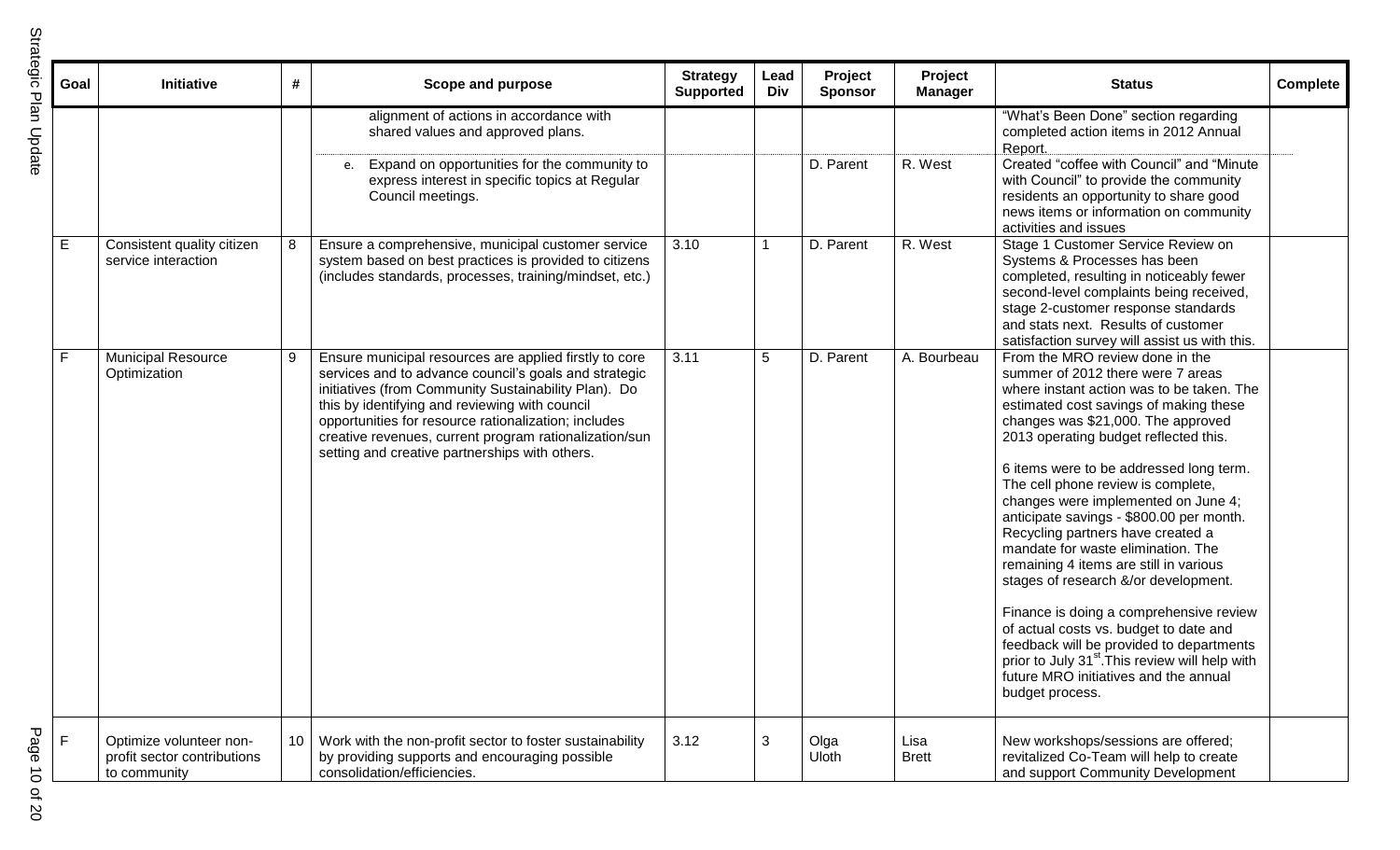| Goal         | Initiative                                                                                                          | #  | Scope and purpose                                                                                                                                                                                                                      | <b>Strategy</b><br><b>Supported</b> | Lead<br>Div    | Project<br><b>Sponsor</b> | Project<br><b>Manager</b>  | <b>Status</b>                                                                                                                                                                                                                                                                                                                                                                                                                                                                                                                                                                                                                                                                                                         | Complete |
|--------------|---------------------------------------------------------------------------------------------------------------------|----|----------------------------------------------------------------------------------------------------------------------------------------------------------------------------------------------------------------------------------------|-------------------------------------|----------------|---------------------------|----------------------------|-----------------------------------------------------------------------------------------------------------------------------------------------------------------------------------------------------------------------------------------------------------------------------------------------------------------------------------------------------------------------------------------------------------------------------------------------------------------------------------------------------------------------------------------------------------------------------------------------------------------------------------------------------------------------------------------------------------------------|----------|
|              |                                                                                                                     |    |                                                                                                                                                                                                                                        |                                     |                |                           |                            | initiatives. Telephone surveys to<br>determine support needed. Status last<br>updated Jun, 12/13.                                                                                                                                                                                                                                                                                                                                                                                                                                                                                                                                                                                                                     |          |
| E            | Communication and<br>promotion of Town's and<br><b>Community Sustainability</b><br>plans, progress and<br>decisions | 12 | Increase public awareness and recognition of the<br>Town's progressive plans, plan progress, services and<br>decisions (including rationale). Communicate reasons<br>and rationale for council decisions thru Town written<br>release. | 3.10                                | 5              | <b>B.</b> Kreiner         | E. Olsen/W.<br>Anderson    | Substantial areas of feedback. Ongoing<br>reinforcement in our public<br>communications and public speaking.<br>(awareness when drafting speech notes).<br>Council Highlights online distribution of<br>each council meeting decisions/rationale<br>will strengthen town staff ability to support<br>decisions/actions, as well as foster public<br>understanding. CSP Seconds in Annual<br>Report and ongoing advertising raise<br>awareness of how the Town supports the<br>CSP.                                                                                                                                                                                                                                    |          |
|              |                                                                                                                     |    | <b>4. LOCAL ECONOMY</b>                                                                                                                                                                                                                |                                     |                |                           |                            |                                                                                                                                                                                                                                                                                                                                                                                                                                                                                                                                                                                                                                                                                                                       |          |
| D            | Support all business<br>operations and their<br>growth                                                              | 14 | Assist business to operate and grow with supports<br>including community information for manpower<br>recruitment, local staff education, "buy local"<br>campaign, beautification, stream-lined Town<br>processes, etc.                 | 4.13                                | $\overline{2}$ | JA Fraser                 | Κ.<br>Worthington          | Results to date in temporary foreign<br>worker lobby, recruitment package for<br>employers, buy-local campaign of<br>Chamber of Commerce, Hinton 3/50<br>education campaign about the benefits of<br>shopping at an independent locally owned<br>and operated business launch,<br>beautification, support to realtors and<br>potential investors on inventory land data<br>base. Developer workshop idea for<br>winter 2012-13. Zoning broadened at<br>Innovista.<br>Town has moved to get its undeveloped<br>land holdings into the market, including<br>two semi-serviced blocks in Innovista<br>(phase 1 and 2); 10 acres residential in<br>Thompson Lake and another 10 acres on<br>Baker Street (East Hardisty). |          |
| $\mathsf{C}$ | Tourism marketing and<br>product development                                                                        | 16 | Foster Hinton as a tourist attraction through<br>partnership promotion/marketing while supporting new<br>business development to expand product offerings.                                                                             | 4.14                                | $\overline{2}$ | JA Fraser                 | E. Olsen/K.<br>Worthington | Partnered destination marketing<br>continuing, but TDR funding is<br>centralizing. Local tourism marketing<br>group is struggling to be launched. Some<br>focus of Town on product development                                                                                                                                                                                                                                                                                                                                                                                                                                                                                                                        |          |

 $\overline{\phantom{a}}$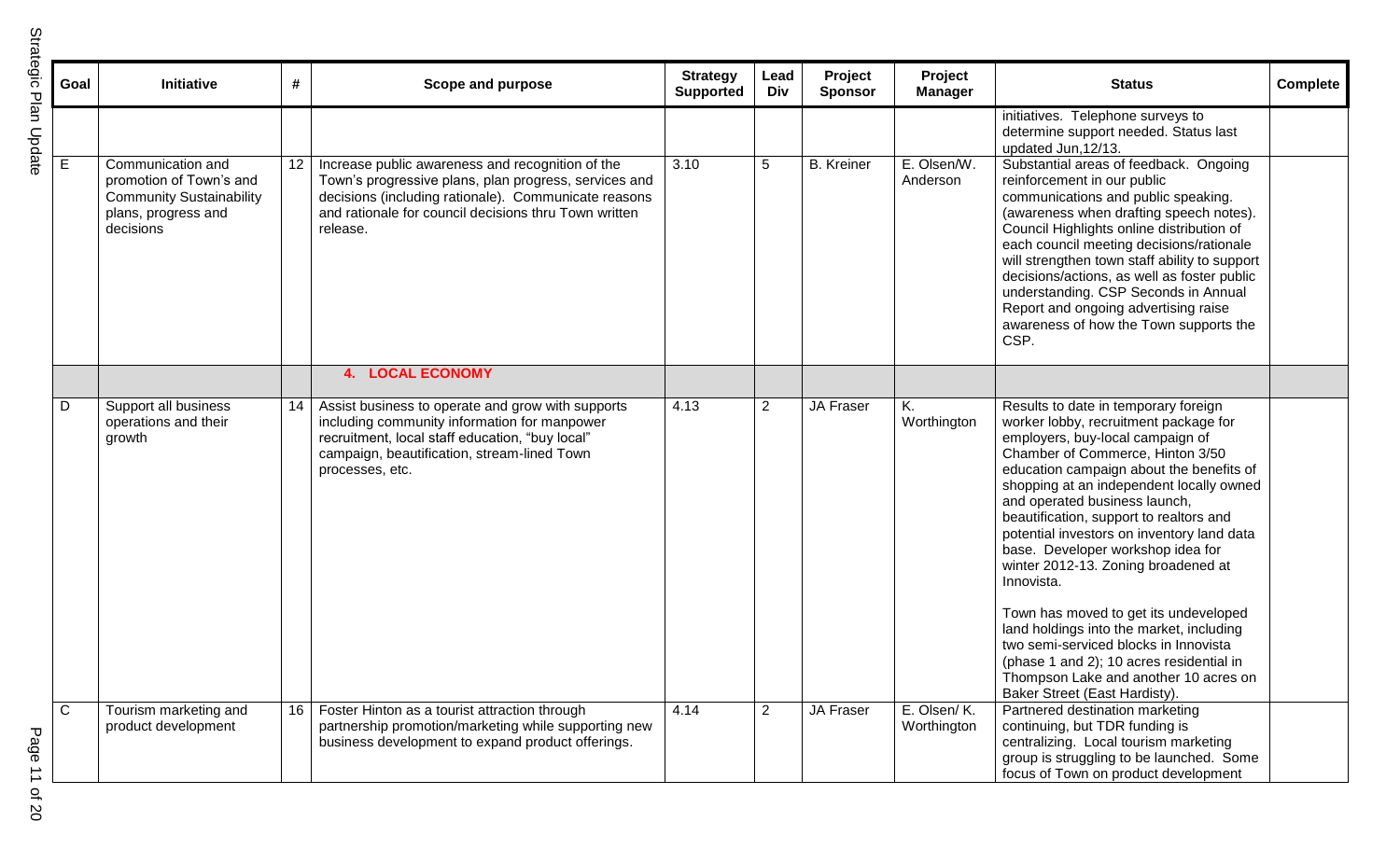| t<br>ن<br>م<br>م |  |
|------------------|--|
|                  |  |
| ۵<br>ć           |  |

| Goal | Initiative                                           | #  | Scope and purpose                                                                                                                                                                               | <b>Strategy</b><br><b>Supported</b> | Lead<br>Div    | Project<br><b>Sponsor</b> | <b>Project</b><br><b>Manager</b> | <b>Status</b>                                                                                                                                                                                                                                                                                                                                                  | <b>Complete</b> |
|------|------------------------------------------------------|----|-------------------------------------------------------------------------------------------------------------------------------------------------------------------------------------------------|-------------------------------------|----------------|---------------------------|----------------------------------|----------------------------------------------------------------------------------------------------------------------------------------------------------------------------------------------------------------------------------------------------------------------------------------------------------------------------------------------------------------|-----------------|
|      |                                                      |    |                                                                                                                                                                                                 |                                     |                |                           |                                  | and network support of tourist<br>businesses. ANRT Alliance being<br>created/ratified, Terms of Reference<br>established. Seeking non-profit<br>organizational status. Mobile app with<br>FRI on eco-tourism. Hinton "video" being<br>developed. Hinton 350 Project.<br>Opportunity with Wilmore Wilderness to<br>market ANRTA in three European<br>countries. |                 |
| C    | Regional service centre<br>positioning and promotion | 17 | Market the community as a regional service<br>a.<br>centre                                                                                                                                      | 4.14                                | $\overline{2}$ | Κ.<br>Worthington         | E. Olsen                         | Some visibility in region market,<br>assessing marketing tools.                                                                                                                                                                                                                                                                                                |                 |
|      |                                                      |    | b. Monitor and address any barriers to growth or<br>risks of reduction in our regional centre<br>economic position (ie. health/surgeon/doctor<br>availability for newcomers etc.)               |                                     | 2              | JA Fraser                 | Κ.<br>Worthington                | Support of medical/surgical<br>enhancement. Now addressing Service<br>Canada withdrawal of service point in<br>Hinton (unsuccessful)                                                                                                                                                                                                                           |                 |
|      |                                                      |    | c. Advocate expanding business to meet<br>identified retail/service gaps in Hinton. (Do this by<br>working with others both within Hinton and outside ie.<br>Parks West Mall tenant marketing). |                                     | 2              | <b>JA Fraser</b>          | Κ.<br>Worthington                | "Business Retention and Expansion"<br>Program to be applied to this initiative<br>(working with Chamber and Community<br>Futures).                                                                                                                                                                                                                             |                 |
|      |                                                      |    | Enhance Innovista lot sales efforts<br>d.                                                                                                                                                       |                                     | 2              | <b>JA Fraser</b>          | Κ.<br>Worthington                | Amendments to El District and Dev't<br>Guidelines completed, Phase II and III<br>have been listed for sale, under<br>negotiations with interested parties for<br>Phase II and III, planned servicing for fall<br>2013.                                                                                                                                         |                 |
| D    | Large highway commercial<br>land supply              | 18 | Assist in identifying 5 plus acre highway commercial<br>opportunities and raise awareness amongst realtors                                                                                      | 4.14                                | $\overline{2}$ | Κ.<br>Worthington         | M. Petkau                        | Prairie Creek - Hinton West (Woodley<br>Drive)<br>Highway #40 south (west/east sides)<br>Dow Drive in Alpine Park<br>Highway #16 N/E Intersection Drinnan<br>Way<br>Expanded Innovista uses<br>LUB/MDP Review 2013 is to identify more<br>options for larger commercial and<br>industrial lot areas.                                                           |                 |
| D    | Serviced industrial land<br>supply                   | 19 | Provide more readily available serviced industrial land<br>for growth                                                                                                                           | 4.14                                | $\overline{2}$ | <b>JA Fraser</b>          | L. Walker                        | West Riverside (West River and Kelley<br>Road)<br>Hardisty (Hampshire and East River                                                                                                                                                                                                                                                                           |                 |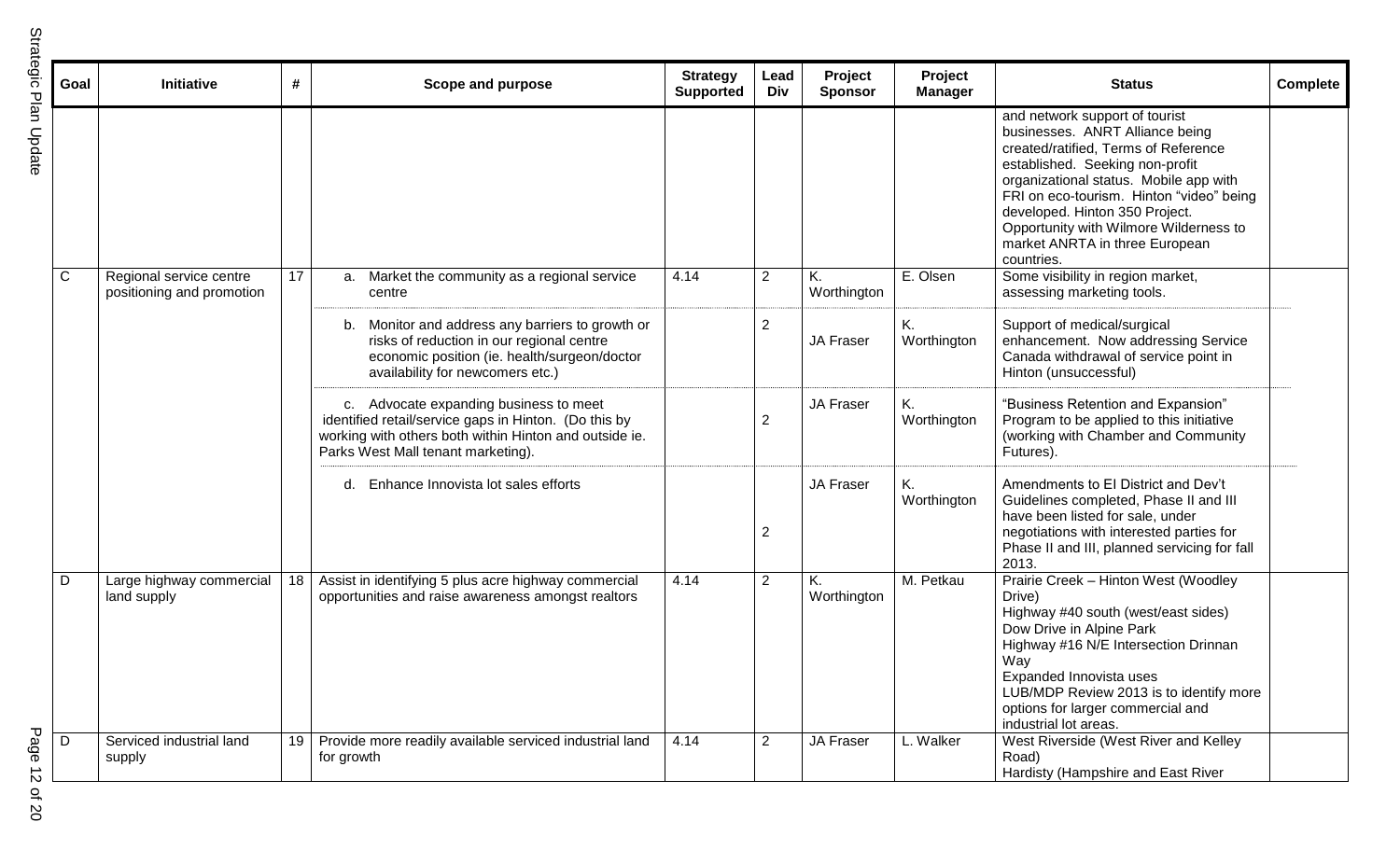| Goal | <b>Initiative</b>                                 | #  | Scope and purpose                                                                                                                                                                                                   | <b>Strategy</b><br><b>Supported</b> | Lead<br>Div    | Project<br><b>Sponsor</b> | Project<br><b>Manager</b> | <b>Status</b>                                                                                                                                                                                                                                                                                                                                                                              | <b>Complete</b>   |
|------|---------------------------------------------------|----|---------------------------------------------------------------------------------------------------------------------------------------------------------------------------------------------------------------------|-------------------------------------|----------------|---------------------------|---------------------------|--------------------------------------------------------------------------------------------------------------------------------------------------------------------------------------------------------------------------------------------------------------------------------------------------------------------------------------------------------------------------------------------|-------------------|
|      |                                                   |    |                                                                                                                                                                                                                     |                                     |                |                           |                           | Road)<br>Innovista Phase II/III posted for sale -<br>semi-serviced will service in late 2013.<br>Miette District (Robb Road) – up to<br>developer to proceed<br>In-fill development policies - drafted<br>principles to forward onto Council for final<br>approval                                                                                                                         |                   |
|      |                                                   |    | 5. NATURAL & BUILT ENVIRONMENTS                                                                                                                                                                                     |                                     |                |                           |                           |                                                                                                                                                                                                                                                                                                                                                                                            |                   |
| D    | Sufficient potable water to<br><b>West Hinton</b> | 20 | Support development and growth with sound basic<br>utility infrastructure to all parts of Hinton                                                                                                                    | 5.15                                | $\overline{2}$ | JA Fraser                 | W. Lesser                 | West End Water Extension:<br>Phase I - done. Phase II - Under<br>construction (Wrapping up performance<br>issues with contractor - notice to comply<br>has been issued)<br>Tender process completed - reviewing<br>bids for proposed 2013 construction<br>relative to sanitary sewer and road work<br>improvements for Switzer Drive.                                                      | C<br>$\mathsf{C}$ |
| G    | Environmental<br>Management Plan/System           | 21 | Establish a plan which directs municipal operations<br>environmentally and establishes environmental<br>priorities within the community                                                                             | 5.19                                | 2              | <b>JA Fraser</b>          | W. Lesser                 | Draft Project Plan to align with CSP<br>themes and strategies/actions and in<br>consideration of the Solid Waste<br><b>Management Reduction Strategies</b>                                                                                                                                                                                                                                 |                   |
| G    | Reduce, reuse and recycle<br>solid waste          | 22 | Promote solid waste reduction, recycling and reuse<br>Update cost/benefit of curbside recycling, and then<br>engage public in feedback to assist in decision (this<br>would expand access to and use of recycling). | 5.16                                | 4<br>4         | M. Schwirtz               | D. Woloszyn               | Study approved by Council on recycling<br>options and best implementation phasing;<br>next steps are getting budget approval for<br>larger individual steps (beginning with<br>local/or/regional environmental<br>coordinator to do social marketing, then<br>organic pick-up curbside, etc.) Will<br>continue expanding recycling offerings<br>and promoting recycling at special events. |                   |

### **2013 TOWN PROJECTS**

| <b>CAPITAL PROJECTS BY DIVISION</b>                                           | <b>NEW</b> | 2013<br><b>BUDGET</b> | <b>PROJECT</b><br><b>MANAGER</b> | <b>STATUS</b> | <b>COMPLETE</b> |
|-------------------------------------------------------------------------------|------------|-----------------------|----------------------------------|---------------|-----------------|
| <b>PROTECTIVE SERVICES DIVISION</b><br>" "LINIITV ~.<br>∴UIVIIVIUI\I I .<br>N |            |                       |                                  |               |                 |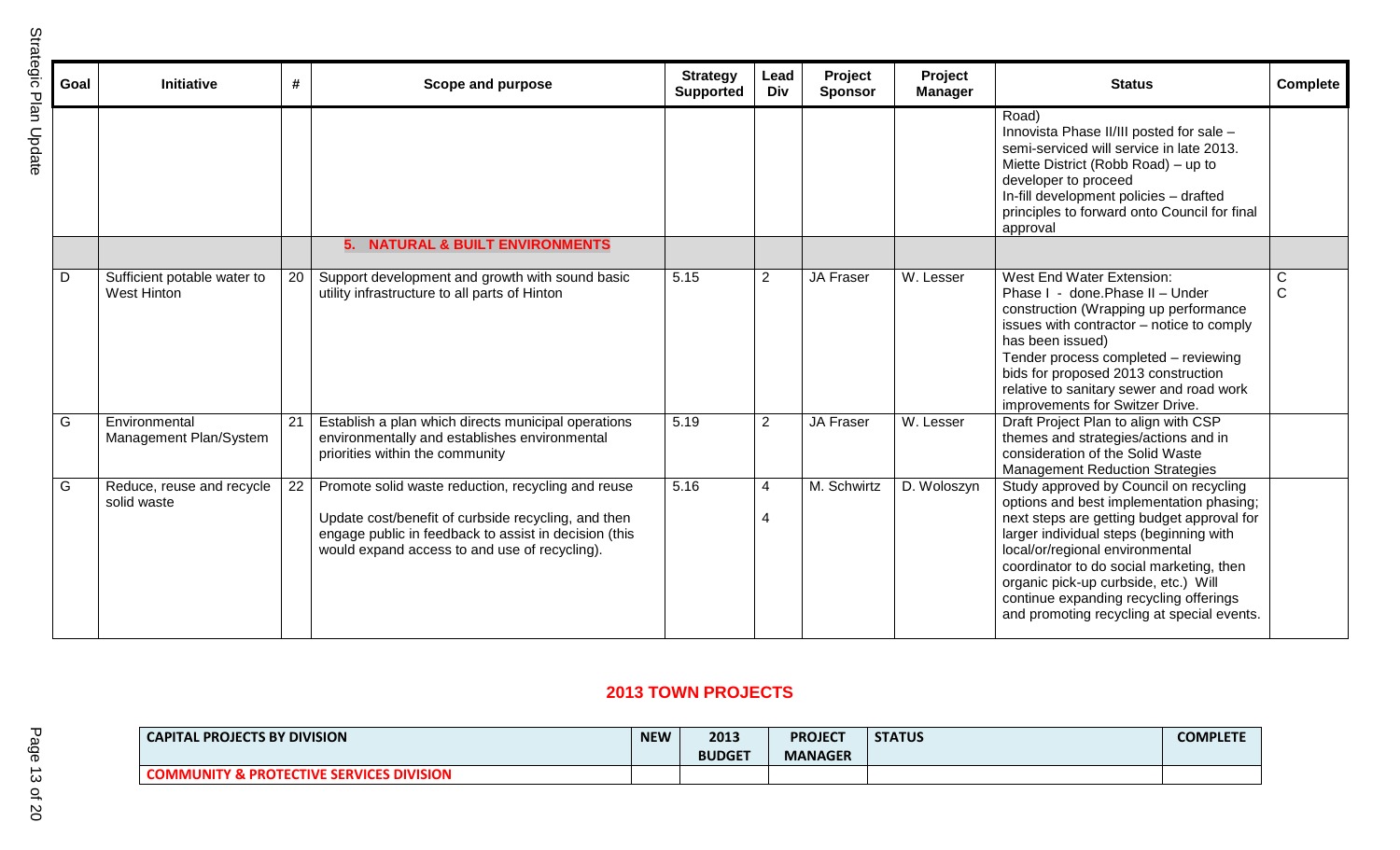| <b>FIRE</b>                                                                     |            |         |                     |                                                                                                                                                                                                                                                                                           |              |
|---------------------------------------------------------------------------------|------------|---------|---------------------|-------------------------------------------------------------------------------------------------------------------------------------------------------------------------------------------------------------------------------------------------------------------------------------------|--------------|
| Replacement of self contained breathing apparatus                               | <b>New</b> | 151,522 | Peter               | Complete                                                                                                                                                                                                                                                                                  | 100%         |
| Replacement of turn-out gear for firefighters                                   | <b>New</b> | 65,564  | Peter               | Complete                                                                                                                                                                                                                                                                                  | 100%         |
| <b>RECREATION, PARKS &amp; CULTURE</b>                                          |            |         |                     |                                                                                                                                                                                                                                                                                           |              |
| Spray Park & Inclusive Playground - Design & Construction                       | I/P        | 90,000  | Wendy               | Commissioned the spray system - currently<br>completing water testing prior to opening.<br>Working with supplier of woodchips to<br>resolve challenges with the product<br>supplied. Moving forward with shower<br>installation and rubber installation for park<br>opening June 24, 2013 | 75%          |
| Signage Program                                                                 | I/P        | 87,000  | Jean Anne           | Program installation is complete,<br>deficiencies will be addressed this summer.                                                                                                                                                                                                          | 85%          |
| Gordon Moore Memorial Park Landscape Upgrades                                   | New        | 65,000  | Wendy/Ken           | Contractor awarded - upgrades to be<br>completed before September 1, 2013.                                                                                                                                                                                                                | 15%          |
| Gregg Avenue to Highway 16 Overpass Trail                                       | <b>New</b> | 50,000  | Wendy/Char<br>maine | Looking to make an award in conjunction<br>with another project to optimize costs on<br>project.                                                                                                                                                                                          | 15%          |
| <b>LIBRARY</b>                                                                  |            |         |                     |                                                                                                                                                                                                                                                                                           |              |
| 3M security gates at Library Entrances/Exits to safeguard collection            | <b>New</b> | 25,000  | Hetty               | Complete                                                                                                                                                                                                                                                                                  | 100%         |
| <b>PLANNING &amp; TECHNICAL SERVICES DIVISION</b>                               |            |         |                     |                                                                                                                                                                                                                                                                                           |              |
| 2013 Road Rehab Project (2012 Road Rehab - Preliminary & Engineering<br>Design) | C/F        | 290,349 | Wendy/<br>Charmaine | Confirmed road priority list with<br>Infrastructure. Lining up survey and will<br>then work to complete drawings in-house to<br>use the dollars for construction instead of<br>design.                                                                                                    | 15%          |
| Carmichael Lane - Land Acquisition                                              | C/F        | 300,000 | Jean Anne           | Application for subdivision approval has<br>expired, approval deemed void. Budgeted<br>dollars for this item will be returned to the<br>reserves.                                                                                                                                         | $\mathsf{C}$ |
| Eaton Road/Hwy 16 - Storm Pond Drainage                                         | <b>New</b> | 50,000  | Dale                | Culvert replaced in May, just making a<br>permanent asphalt patch still to do                                                                                                                                                                                                             | 80%          |
| <b>Gregg Avenue Final Concept</b>                                               | C/F        | 194,000 | Wendy/Jean<br>Anne  | Highway Corridor Task Committee has<br>provided their report and recommendations<br>to CEAC. Waiting for direction and/or<br>recommendations from CEAC to Town<br>Council on this matter or other initiatives to<br>enhance Gregg Avenue or in general, the                               |              |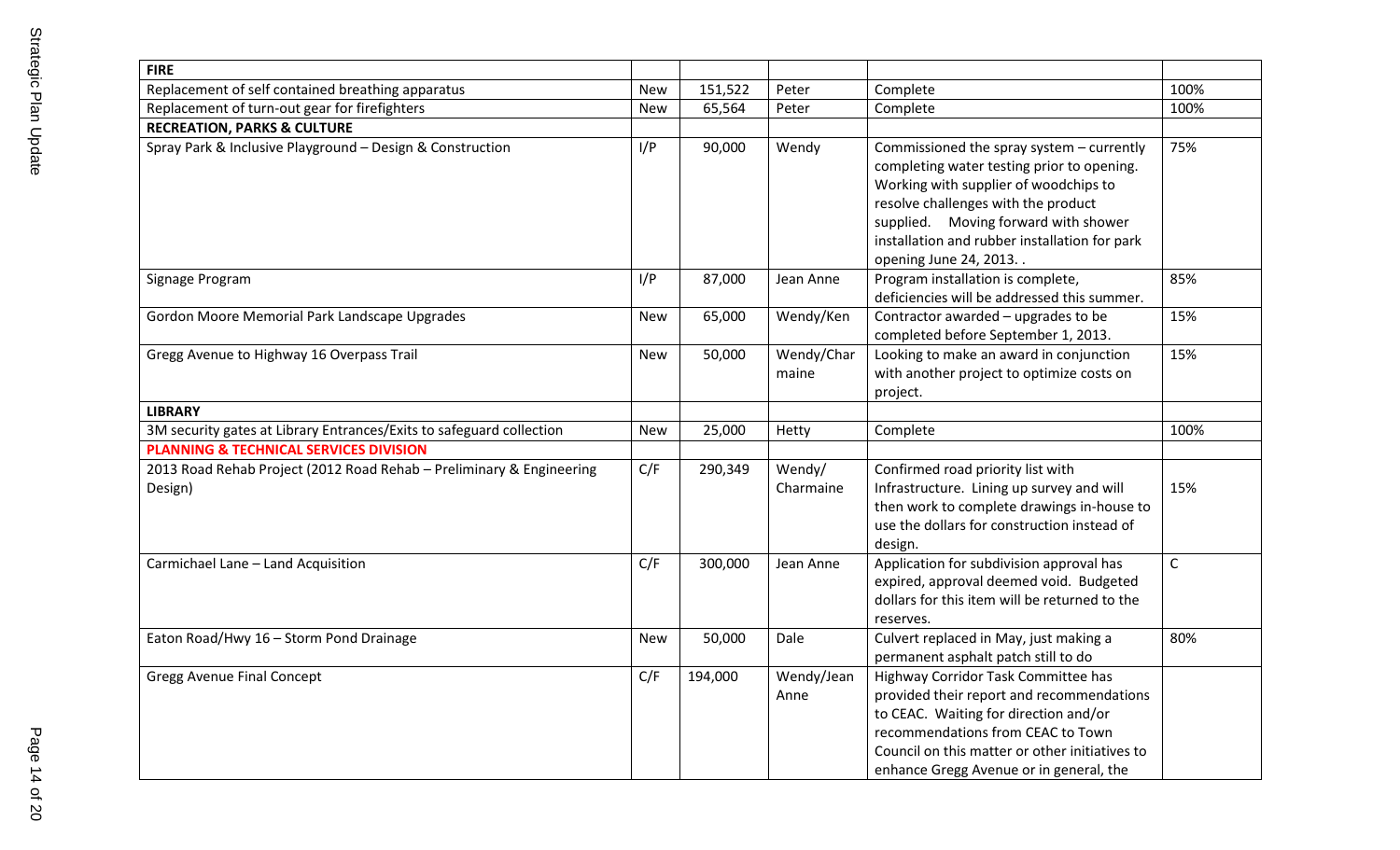|                                                                                                           |            |           |                     | highway corridor.                                                                                                                                                                                     |     |
|-----------------------------------------------------------------------------------------------------------|------------|-----------|---------------------|-------------------------------------------------------------------------------------------------------------------------------------------------------------------------------------------------------|-----|
| Hardisty Lift Station - Preliminary Design, Engineering                                                   | New        | 300,000   | Wendy/<br>Charmaine | Preliminary Design is in progress.                                                                                                                                                                    | 25% |
| Hampshire Road - Preliminary Design - Services Underground                                                | New        | 73,000    | Wendy/<br>Charmaine | Preliminary Design is in progress. Currently<br>reviewing findings from engineers report.                                                                                                             | 25% |
| <b>Innovista Phases II &amp; III</b>                                                                      |            |           |                     |                                                                                                                                                                                                       |     |
| Innovista Phases II & III - Preliminary Design for utilities                                              | New        | 164,000   | Wendy/<br>Charmaine | Preliminary Design and Detail is in progress<br>confirming design subject to development<br>proposals to ensure utility alignment support<br>developers.                                              | 25% |
| Innovista Phases II & III - Engineering & Administration                                                  | New        | 766,500   | Wendy/<br>Charmaine | See above.                                                                                                                                                                                            |     |
| Innovista Phases II & III - Construction                                                                  | <b>New</b> | 5,110,000 | Wendy/<br>Charmaine | Anticipated to tender to begin construction<br>in late August, 2013                                                                                                                                   | 0%  |
| Joblin/King - Preliminary Design                                                                          | C/F        | 521,000   | Wendy/<br>Charmaine | Prelim Design is in progress.  Working<br>towards setting up land owner discussions in<br>August, 2013.                                                                                               | 15% |
| Kelley Road - Preliminary and Detail Design - storm pond and Switzer Drive<br>Serge (Jughandle)           | C/F        | 300,000   | Wendy/<br>Charmaine | Prelim Design is on hold - start in 2014.                                                                                                                                                             | 15% |
| <b>Mary Reimer Park Storm Drainage</b>                                                                    |            |           |                     |                                                                                                                                                                                                       |     |
| Mary Reimer - Detail Engineering                                                                          | <b>New</b> | 100,000   | Wendy/<br>Jamal     | Prelim Design is in progress. All survey and<br>geotechnical complete. Currently waiting<br>on engineer to complete report with<br>recommendations for alignment and<br>estimated construction costs. | 15% |
| Mary Reimer - Construction                                                                                | <b>New</b> | 600,000   | Wendy/<br>Jamal     | Anticipated to be a late fall 2013/2014<br>construction.                                                                                                                                              | 0%  |
| Robb Road Development (Phase I, II & III)                                                                 |            |           |                     |                                                                                                                                                                                                       |     |
| Robb Road - Preliminary Design (Phase I, II & III)<br>Robb Road - Detailed Engineering Design for Phase I | I/P        | 300,000   | Wendy/<br>Charmaine | Prelim design wrapping up - this will<br>complete this scope of work.                                                                                                                                 | 85% |
| Switzer Water Supply & Pumphouse - Phase II                                                               |            |           |                     |                                                                                                                                                                                                       |     |
| Switzer Water Supply & Pumphouse - Phase II IN-LINE CONTRACTING                                           | I/P        | 500,000   | Wendy/<br>Charmaine | Contractor has commissioned the waterline.<br>Contractor to complete contract<br>deficiencies. Working towards project<br>completion by Sept., 2013                                                   | 85% |
| Switzer Water Supply & Pumphouse - Phase II ASSOCIATED ENG.                                               | I/P        | 65,000    | Wendy/<br>Charmaine | Part of scope of work above. See comment.                                                                                                                                                             | 85% |
| Switzer Water Supply & Pumphouse - Phase II (transfer 2011 line item                                      | I/P        | 200,000   | Wendy/              | Part of scope of work above. See comment.                                                                                                                                                             | 85% |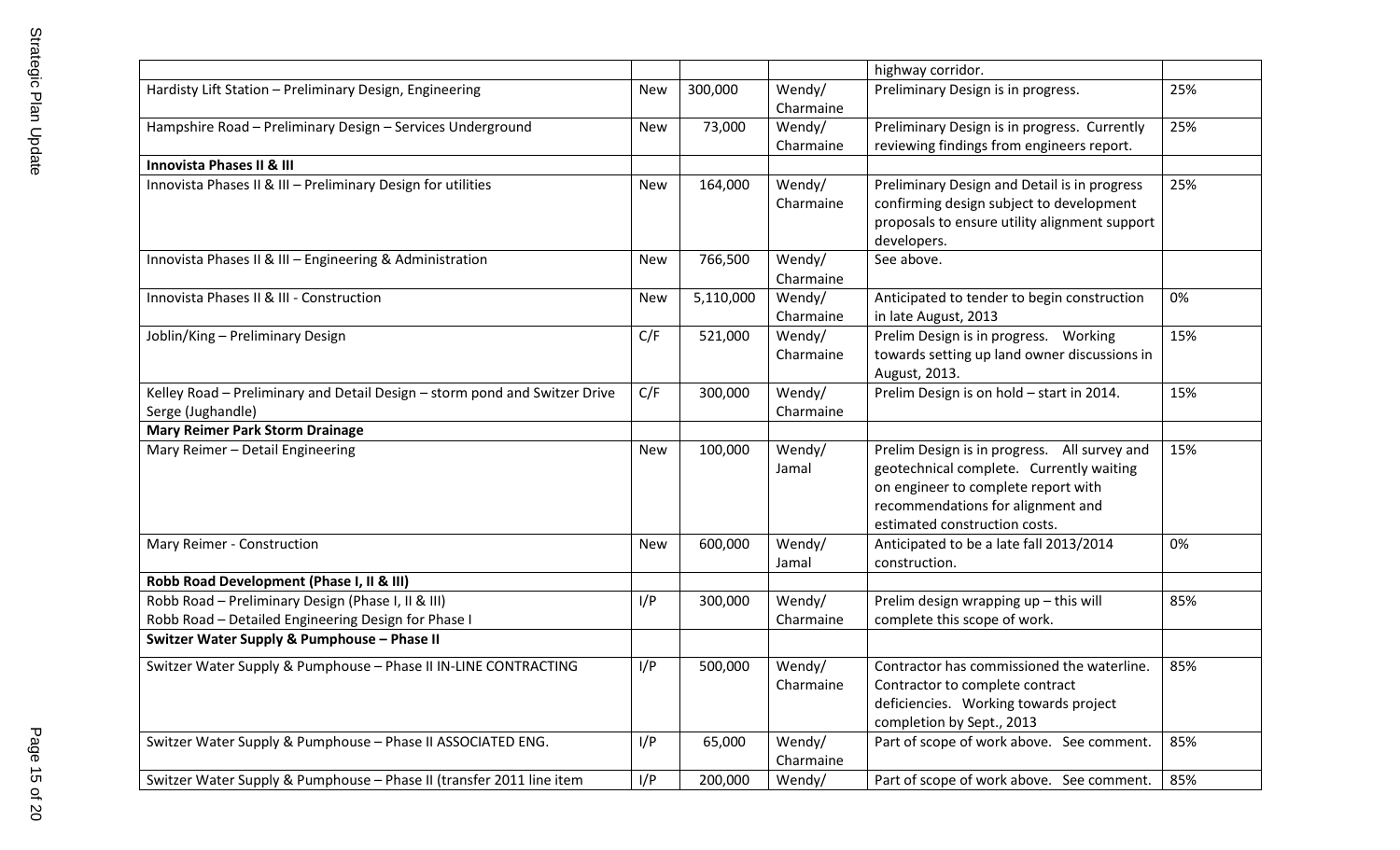| design & engineering - Reimer Lift Stn/Hardisty Lift Stn./Hampshire, W, S &<br>S)                       |            |           | Charmaine |                                              |      |
|---------------------------------------------------------------------------------------------------------|------------|-----------|-----------|----------------------------------------------|------|
| Switzer Water Supply & Pumphouse - Phase II (Natural Gas to provide back-                               | I/P        | 214,000   | Wendy/    | Atco gas completed installation. Contractor  | 100% |
| up power source)                                                                                        |            |           | Charmaine | commissioned natural gas generator.          |      |
| Switzer Drive Development (Phase I, II, III & IV)                                                       |            |           |           |                                              |      |
| (2012) Switzer Dr. - Preliminary Design (Phase I, II, III & IV)                                         | I/P        | 300,000   | Wendy/    | Prelim Design and Detail Design is complete  | 75%  |
|                                                                                                         |            |           | Charmaine | for Phase IV. Phase I, II and III detailed   |      |
|                                                                                                         |            |           |           | design will be completed in fall, 2013. Land |      |
|                                                                                                         |            |           |           | owner issues for Phase IV remain in play.    |      |
| (2012) Design and upgrade sanitary on Switzer Drive (Hardisty to Gov't Rd)                              | I/P        | 153,500   | Wendy/    | See above.                                   | 75%  |
| replacement (Switzer east on Pembina - short repair)                                                    |            |           | Charmaine |                                              |      |
| Switzer Dr. - Utility Upgrades (below ground)                                                           |            |           |           |                                              |      |
| Switzer Drive - detailed engineering - Phase IV - utility upgrades (from                                | New        | 200,000   | Wendy/    | Detail Design is complete for Phase IV.      | 85%  |
| Drinnan Way to Hardisty Avenue)                                                                         |            |           | Charmaine | Project has been tendered - currently        |      |
|                                                                                                         |            |           |           | reviewing proposals.                         |      |
| Switzer Drive - construction - Phase IV utility construction (from Drinnan                              | <b>New</b> | 3,090,000 | Wendy/    | See above.                                   | 0%   |
| Way to Hardisty Avenue and includes water, sanitary and storm)<br>Switzer Dr. - Upgrades (above ground) |            |           | Charmaine |                                              |      |
| Switzer Drive - detailed engineering - Phase IV - road upgrades (from                                   | <b>New</b> | 727,000   | Wendy/    | Prelim Design and Detail Design is complete  | 75%  |
| Drinnan Way to Hardisty Avenue)                                                                         |            |           | Charmaine | for Phase IV. Land owner issues for Phase    |      |
|                                                                                                         |            |           |           | IV remain to be evaluated. Tender closed     |      |
|                                                                                                         |            |           |           | currently reviewing proposals.               |      |
| Switzer Drive - construction - Phase IV - road construction                                             | <b>New</b> | 5,700,000 | Wendy/    | Proposal findings will be addressed with     | 25%  |
|                                                                                                         |            |           | Charmaine | Council.                                     |      |
| <b>Woodley Drive East Road Improvements</b>                                                             | I/P        | 30,000    | Wendy/    | Waiting for deficiencies to be completed by  | 90%  |
|                                                                                                         |            |           | Jamal     | contractor when weather permits.             |      |
| <b>INFRASTRUCTURE SERVICES DIVISION</b>                                                                 |            |           |           |                                              |      |
| <b>PARKS</b>                                                                                            |            |           |           |                                              |      |
| Kinsmen Park Upgrades                                                                                   | C/F        | 18,500    | Ken       | Doing fence work and trail development,      | 50%  |
|                                                                                                         |            |           |           | cement pads and tables installed.            |      |
| Mountain Bike Park Future Upgrades                                                                      | <b>New</b> | 5,000     | Ken       | Being used to build the next trail           | 50%  |
| Light motorized equipment replacement                                                                   | <b>New</b> | 3,500     | Ken       |                                              | 0%   |
| Replace unit 337 2006 riding mower                                                                      | <b>New</b> | 30,000    | Ken       |                                              | 100% |
| Replace unit 329 1997 crew cab                                                                          | <b>New</b> | 30,000    | Dale      |                                              | 100% |
| <b>GARBAGE</b>                                                                                          |            |           |           |                                              |      |
| <b>Black Bin Reserve</b>                                                                                | New        | 6,308     | Ken       | Backordered, delivery will be late           | 10%  |
| <b>UTILITIES &amp; STORM SEWER</b>                                                                      |            |           |           |                                              |      |
| Brookhart - rehabilitation of storm culverts                                                            | New        | 30,000    | George    | Analyzing currently, can't schedule work due | 10%  |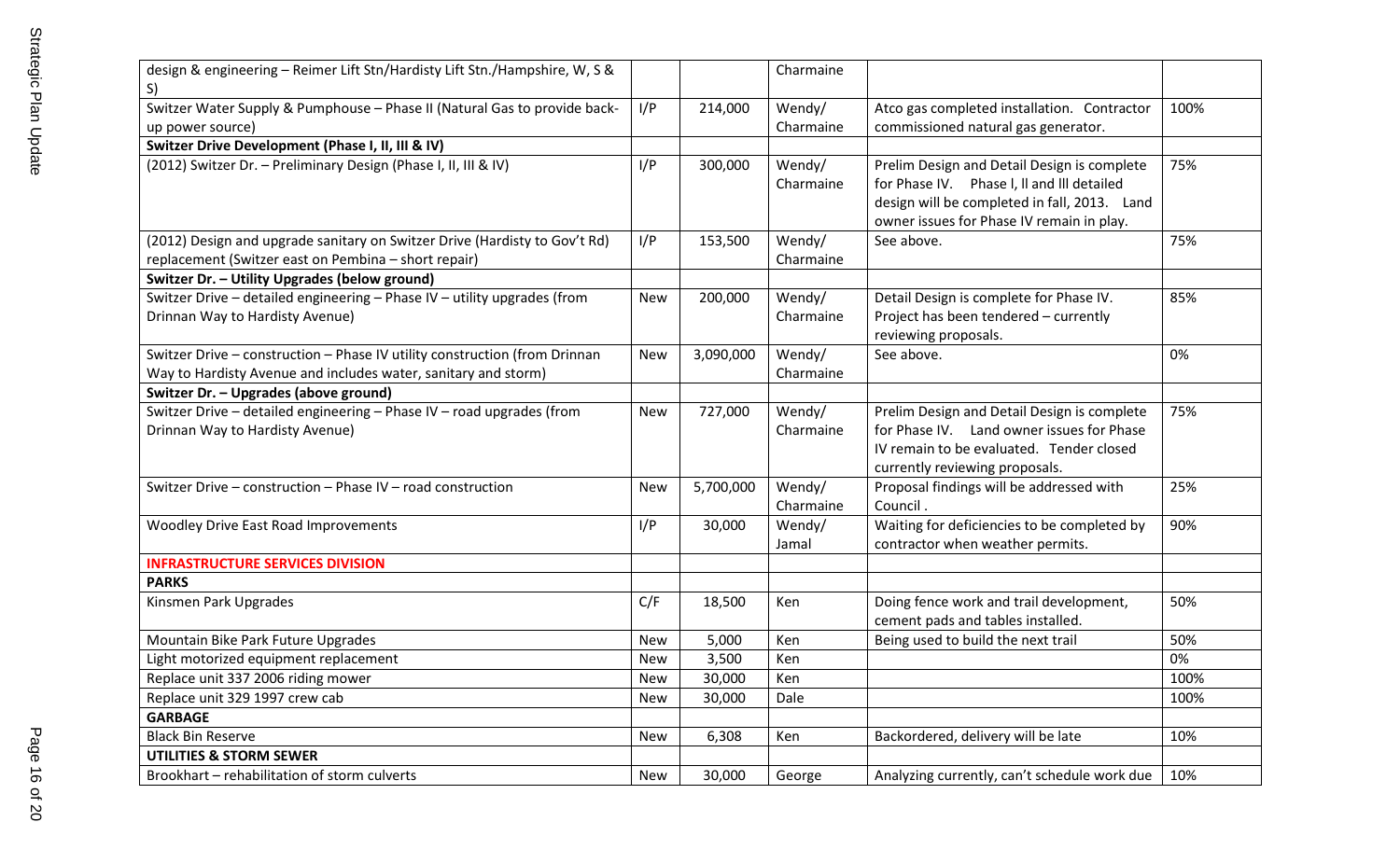|                                                                    |            |         |           | to fish habitat till fall                      |      |
|--------------------------------------------------------------------|------------|---------|-----------|------------------------------------------------|------|
| Reimer Lift Station Rehab - add another 25 years life              | New        | 235,000 | Dale      | Engineering done, parts ordered,               | 50%  |
|                                                                    |            |         |           | construction planned for August                |      |
| Kelley Road Storm Outfall Repair                                   | <b>New</b> | 30,000  | Dale      | Engineering assessments in progress See X      | 10%  |
| Old Landfill - leachate breakouts, leveling, capping & seeding     | New        | 70,000  | George    | Too wet to begin                               | 0%   |
| Kinsmen Park Outfall/Hardisty Creek Outfall - Safety               | New        | 30,000  | George    | Engineering assessments in progress See X      | 10%  |
| Sewer Line re-lining (lateral & main lines) Phase II               | I/P        | 150,000 | Dale      | Fall project-due to supplier availability      | 15%  |
| Switzer Pumphouse - Hoist/Beam for Pumps and Furnace               | <b>New</b> | 25,000  | Wendy     | Material and contract award complete.          | 50%  |
|                                                                    |            |         |           | Installation to be completed by Sept., 2013.   |      |
| <b>BUILDINGS &amp; MAINTENANCE</b>                                 |            |         |           |                                                |      |
| Lighting Retrofit (Balance to complete 1 Arena                     | I/P        | 15,543  | Ewa       |                                                | 100% |
| Arena Software/Hardware Replacement                                | C/F        | 19,500  | Ewa       |                                                | 50%  |
| Concession Range Hood (Bldg code & insurance requirement)          | I/P        | 18,500  | Ewa       | Planned completion before fall restart         | 30%  |
| Pool - Deck and Drain Repairs                                      | <b>New</b> | 50,000  | Ewa       | Done during shutdown, monitoring steam         | 90%  |
|                                                                    |            |         |           | room success.                                  |      |
| Arena - BTA Board Replacement                                      | <b>New</b> | 310,000 | Ewa       | Tenders awarded, manufacturing                 | 50%  |
| Concession - Fire Suppression Tie-In                               | <b>New</b> | 9,500   | Ewa       | Linked to Range hood project                   | 30%  |
| Rec - Concrete west of main entrance                               | New        | 18,500  | Ewa       | Sewer pipes fixed, need good weather to do     | 50%  |
|                                                                    |            |         |           | concrete                                       |      |
| Hinton Centre & MRP Upgrade comfort stations for winterization     | New        | 20,000  | Ewa       | May be delayed to 2014                         | 0%   |
| Guild - Complete bldg renovations                                  | <b>New</b> | 20,000  | Ewa       | In progress - mostly own forces vs.            | 30%  |
|                                                                    |            |         |           | contractors.                                   |      |
| <b>UTILITIES - WATER, SEWER, GARBAGE</b>                           |            |         |           |                                                |      |
| Drinnan Way from Athabasca to Brewster Street - replace water line | C/F        | 100,000 | Dale      | Project cancelled, can delay till surface work | n/a  |
|                                                                    |            |         |           | is scheduled.                                  |      |
| <b>COMMUNITY SAFETY INITIATIVES</b>                                |            |         |           |                                                |      |
| Install crosswalk lights at Robb Road & Mtn. Street                | C/F        | 15,000  | Mike      |                                                | 0%   |
| Install crosswalk lights at Highway 16 by L & W                    | C/F        | 25,000  | Mike      | AT and U approval needed                       | 0%   |
| Barrier Free Audit Recommendation various Town Bldgs               | <b>New</b> | 20,000  | Ewa       | List still needs to be priorized.              | 20%  |
| Vehicle Stabilization Kit for Fire Hall                            | <b>New</b> | 13,000  | Peter     | Complete                                       | 100% |
| Install sidewalk McLeod-Mtn bus stop                               | <b>New</b> | 3,500   | Mike      |                                                | 0%   |
| Portable rehab shelter for crash sites                             | New        | 8,000   | Peter     | Complete                                       | 100% |
| Install guardrail - Swanson & Switzer                              | <b>New</b> | 10,000  | Mike      |                                                | 0%   |
| <b>ONE TIME PROJECTS</b>                                           |            |         |           |                                                |      |
| Tree planting Highway 16 (one time) - CN Project                   | C/F        | 50,000  | Charmaine | Design and contract award complete. CN is      | 50%  |
|                                                                    |            |         |           | holding project up with delays in getting site |      |
|                                                                    |            |         |           | clearance. Anticipated completion by July      |      |
|                                                                    |            |         |           | 26, 2013. Ribbon cutting ceremony with         |      |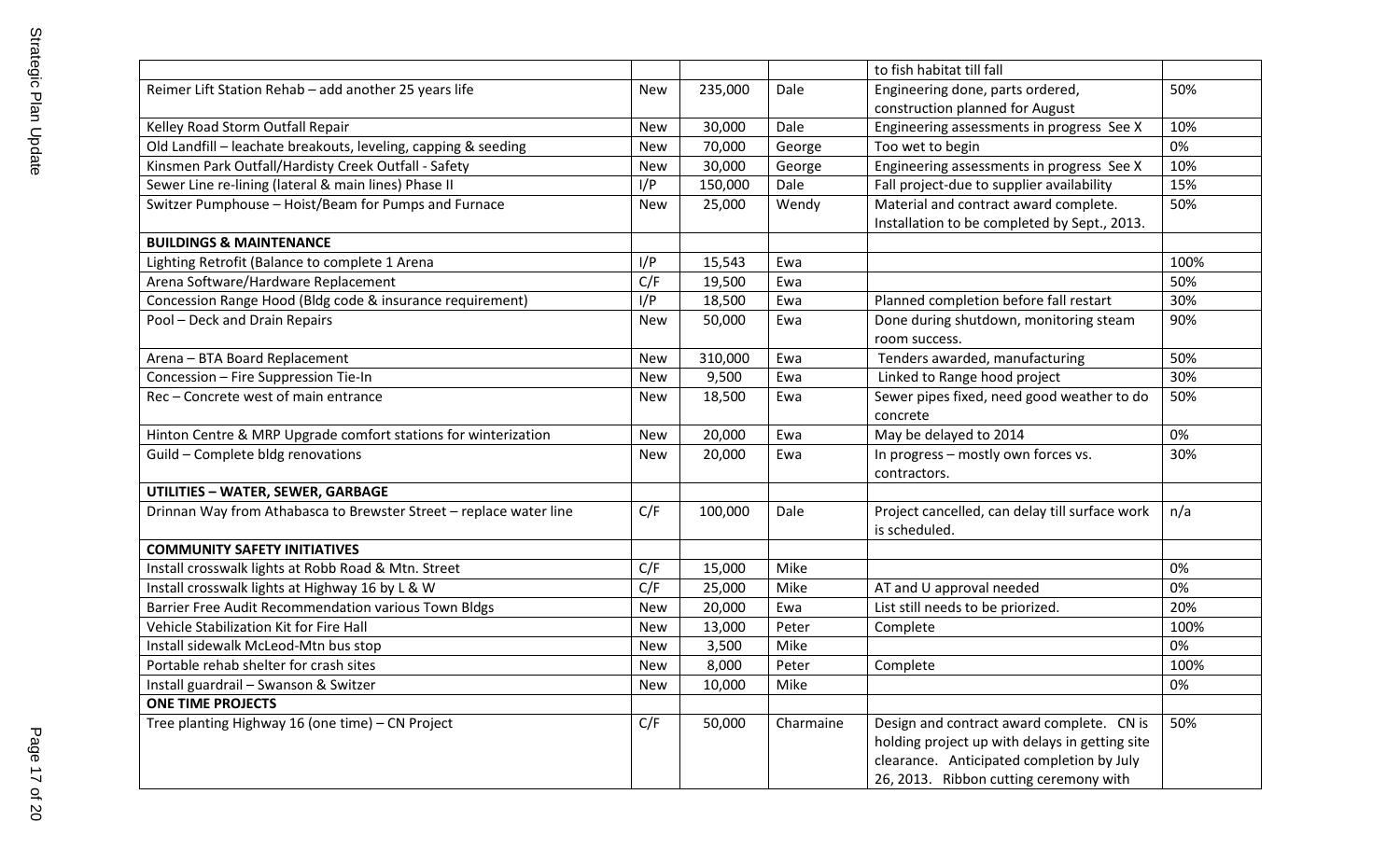|                                           |     |        |           | delegates date will be established in the next<br>few week.                                                                                                                                                 |     |
|-------------------------------------------|-----|--------|-----------|-------------------------------------------------------------------------------------------------------------------------------------------------------------------------------------------------------------|-----|
| Street signs Highway 16 (one time)        | I/P | 12,000 | Jean Anne | Directional signs have been installed, site<br>restoration will be addressed this summer.                                                                                                                   | 90% |
| Historic markers (one time)               | I/P | 7,500  | Mindi     | In consultation with Historical Society, art<br>work being finalized, structures have been<br>ordered for installation summer 2013. Will<br>continue to pursue matching grant funding<br>to expand program. | 40% |
| Rotary Play & Spray Park - Outdoor Shower | New | 25,000 | Wendy     | Equipment is ordered. Installation will take<br>place before June 24, 2013.                                                                                                                                 | 25% |
|                                           |     |        |           |                                                                                                                                                                                                             |     |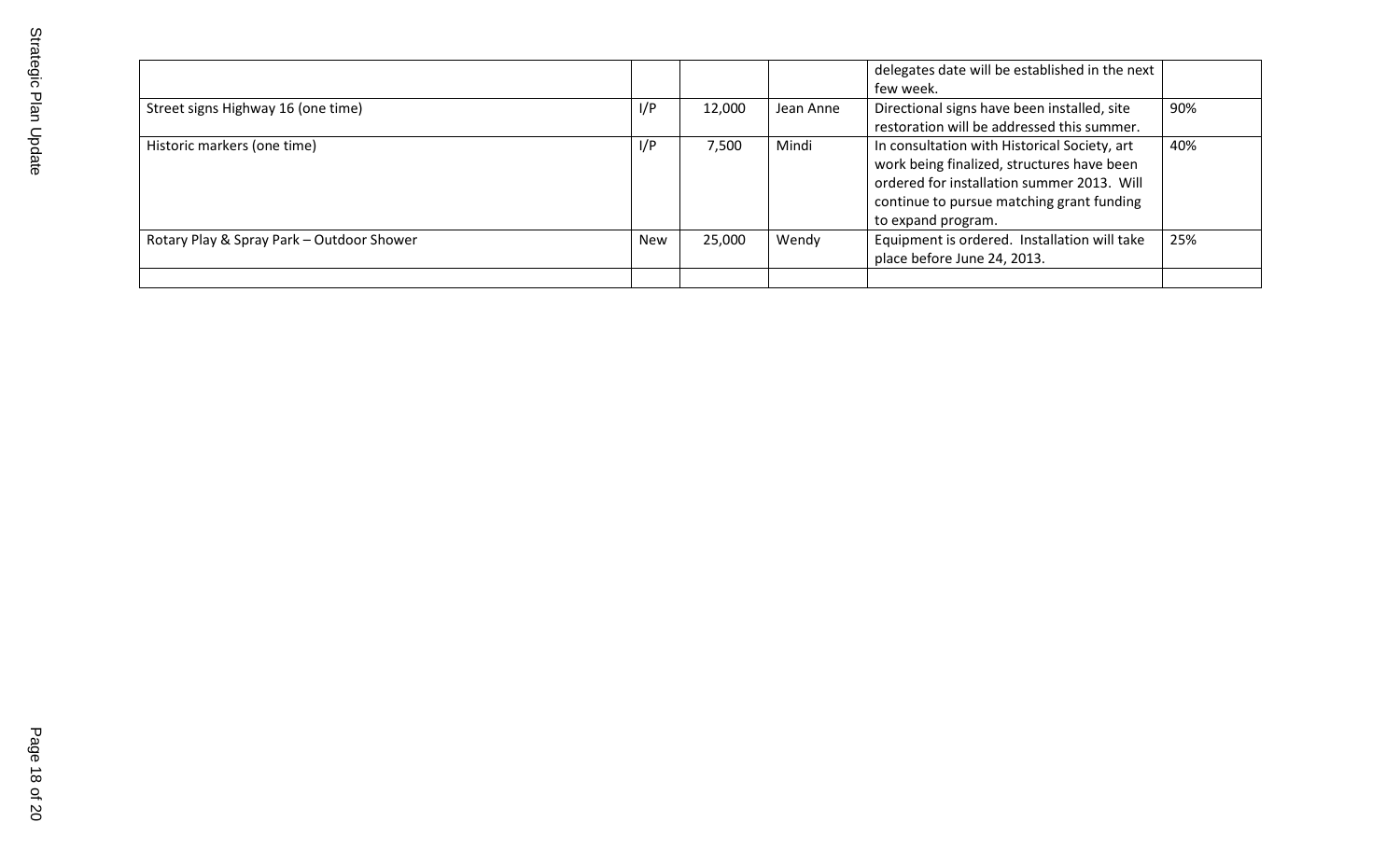| 10:09:43<br>(GL03250)<br>6/17/13                                                                                                                                                                                                                                                                                                                                                                                                                                                                                              | CORPORATE SERVICES DIVISION*<br>2013 MONTHLY BUDGET REPORT |                                                  |                                                              |                                                                                                    |                                                             | w<br>Page:                          |
|-------------------------------------------------------------------------------------------------------------------------------------------------------------------------------------------------------------------------------------------------------------------------------------------------------------------------------------------------------------------------------------------------------------------------------------------------------------------------------------------------------------------------------|------------------------------------------------------------|--------------------------------------------------|--------------------------------------------------------------|----------------------------------------------------------------------------------------------------|-------------------------------------------------------------|-------------------------------------|
| 2013/05/31<br>Municipal<br>PERIOD:<br>Type:                                                                                                                                                                                                                                                                                                                                                                                                                                                                                   |                                                            |                                                  |                                                              |                                                                                                    |                                                             |                                     |
| LEGISLATIVE SERVICES                                                                                                                                                                                                                                                                                                                                                                                                                                                                                                          | <b>PAST</b><br><b>CODE</b>                                 | MONTHLY ACTUAL<br>CURRENT YEAR                   | CURRENT YEAR<br><b>LAUTOA GTY</b>                            | CURRENT YEAR<br>TOTAL BUDGET                                                                       | <b>ACTUAL</b><br>VARIANCE                                   | <b>ACTUAL &amp;</b><br>TOTAL BUDGET |
| TRAVEL EXPENSES-MAYOR<br>ADVERT/PROMO MAYOR<br><b>TELEPHONE - MAYOR</b><br>BENEFITS MAYOR<br>MEETING PEES<br><b>HONORARIUM</b><br><b>MUXXOR</b><br>$\begin{array}{l} 1\cdot 2\cdot 130\cdot 01\cdot 01\cdot 01\cdot 00\cdot 00\ \hline 1\cdot 2\cdot 1\cdot 13\cdot 01\cdot 01\cdot 01\cdot 00\cdot 00\ \hline 1\cdot 2\cdot 13\cdot 01\cdot 01\cdot 01\cdot 00\cdot 00\ \hline 1\cdot 2\cdot 21\cdot 01\cdot 01\cdot 01\cdot 01\cdot 00\cdot 00\ \hline 1\cdot 2\cdot 21\cdot 01\cdot 01\cdot 01\cdot 01\cdot 00\cdot 00\ \$ | 0675<br>0695<br>0697<br>0725<br>0735<br>0738               | 748.00<br>183.14<br>3,037.00<br>ိ<br>ŝ<br>131.64 | 915.66<br>3,739.00<br>15,185.00<br>2,383.72<br>648.57<br>ຸຮຸ | 2,150.00<br>40,804.00<br>7,112.00<br>19,500.00<br>3,000.00                                         | 15,761.00<br>25,619.00<br>4,728.28<br>1,234.34<br>2,351.43  | 42.59<br>19.172<br>37.172<br>21.52  |
| TOWN VEHICLES/EQUIPMENT<br>OTHER SUPPLIES-MAYOR<br>TRAINING MAYOR<br>$\begin{array}{l} 1\hbox{-} 2\hbox{-} 221\hbox{-} 01\hbox{-} 01\hbox{-} 01\hbox{-} 00\hbox{-} 00 \\ 1\hbox{-} 2\hbox{-} 234\hbox{-} 01\hbox{-} 01\hbox{-} 01\hbox{-} 00\hbox{-} 00 \\ 1\hbox{-} 2\hbox{-} 234\hbox{-} 01\hbox{-} 01\hbox{-} 01\hbox{-} 01\hbox{-} 00\hbox{-} 00 \\ \end{array}$<br>1-2-965-01-01-01-00-00                                                                                                                                | 0736<br>0737                                               | ŝ<br>ိဝ<br>၁<br>229.79                           | 2.55<br>ိဝ<br>၁<br>1,148.95                                  | 500.00<br>300.00<br>750.00<br>3,499.00                                                             | 500.00<br>297.45<br>750.00<br>350.05<br>$\ddot{\mathbf{a}}$ | ို<br>-85<br>ိဝ<br>၁<br>32.84       |
|                                                                                                                                                                                                                                                                                                                                                                                                                                                                                                                               |                                                            | 4,329.57                                         | 24,023.45<br>$\ddot{\phantom{a}}$                            | 77,615.00<br>                                                                                      | 53, 591.55                                                  | 30.95                               |
| BENEFITS COUNCILLORS<br>MEETING PEES<br>COUNCILLORS<br>HONORARIUM<br>$\begin{array}{l} 1\hbox{-} 2\hbox{-} 151\hbox{-} 01\hbox{-} 01\hbox{-} 02\hbox{-} 00\hbox{-} 00 \\ 1\hbox{-} 2\hbox{-} 153\hbox{-} 01\hbox{-} 01\hbox{-} 02\hbox{-} 00\hbox{-} 00 \\ 1\hbox{-} 2\hbox{-} 2153\hbox{-} 01\hbox{-} 01\hbox{-} 02\hbox{-} 02\hbox{-} 00 \\ \end{array}$<br>$1 - 2 - 130 - 01 - 01 - 02 - 00 - 00$                                                                                                                          | 0776<br>0780                                               | 531.10                                           | 2,759.39<br>21,580.00                                        | 11,110.00<br>65,500.00                                                                             | 8,350.61                                                    | 24.84                               |
| ã<br>TRAVEL EXPENSES-COUNCILL<br>TELEPHONE COUNCILLORS<br>$1 - 2 - 217 - 01 - 02 - 00 - 00$                                                                                                                                                                                                                                                                                                                                                                                                                                   | 0782<br>0785                                               | 4,378.00<br>7,861.00<br>245.30                   | 43,856.00<br>5,494.91                                        | 113,300.00<br>17,689.00                                                                            | 43,920.00<br>12,194.09<br>69,444.00                         | 32.95<br>38.71<br>31.86<br>36.39    |
| ADVERT/FROMO COUNCILLORS<br>TRAINING COUNCILLORS<br>$1 - 2 - 221 - 01 - 02 - 00 - 00$<br>$0 - 234 - 01 - 01 - 02 - 00 - 00$                                                                                                                                                                                                                                                                                                                                                                                                   | 0787<br>0788                                               | 51.29<br>ိ                                       | ဝို့<br>254.76                                               | 700.00<br>750.00                                                                                   | 750.00<br>445.24                                            | <u>ိ</u>                            |
| OFFICE SUPPLIES-COUNCILLOR<br>TOWN VEHICLES/EQUIPMENT<br>$1 - 2 - 511 - 01 - 01 - 02 - 00 - 00$<br>1-2-965-01-01-02-00-00                                                                                                                                                                                                                                                                                                                                                                                                     | 0791                                                       | <u>ဒို</u><br>ខុ<br>107.09                       | 349.00<br><u>ဒို</u><br>535.45                               | 750.00<br>1,850.00<br>3,000.00                                                                     | 401.00<br>1,850.00<br>2,454.55                              | 46.53<br>°                          |
|                                                                                                                                                                                                                                                                                                                                                                                                                                                                                                                               |                                                            | 13, 173.78                                       | 74, 829.51                                                   | 214,649.00<br>$\begin{array}{c}\n\bullet \\ \bullet \\ \bullet \\ \bullet \\ \bullet\n\end{array}$ | 139,819.49<br>$\frac{1}{2}$                                 | 34.86<br>17.85                      |
| SUBTOTAL MAYOR & COUNCILLORS                                                                                                                                                                                                                                                                                                                                                                                                                                                                                                  |                                                            | 17,503.35                                        | 计计算子 医生物生物的<br>98, 852.96                                    | .<br>292,264.00<br>化亚甲基苯基苯基 医皮肤发育 医单位                                                              | 193,411.04                                                  | 33.82                               |